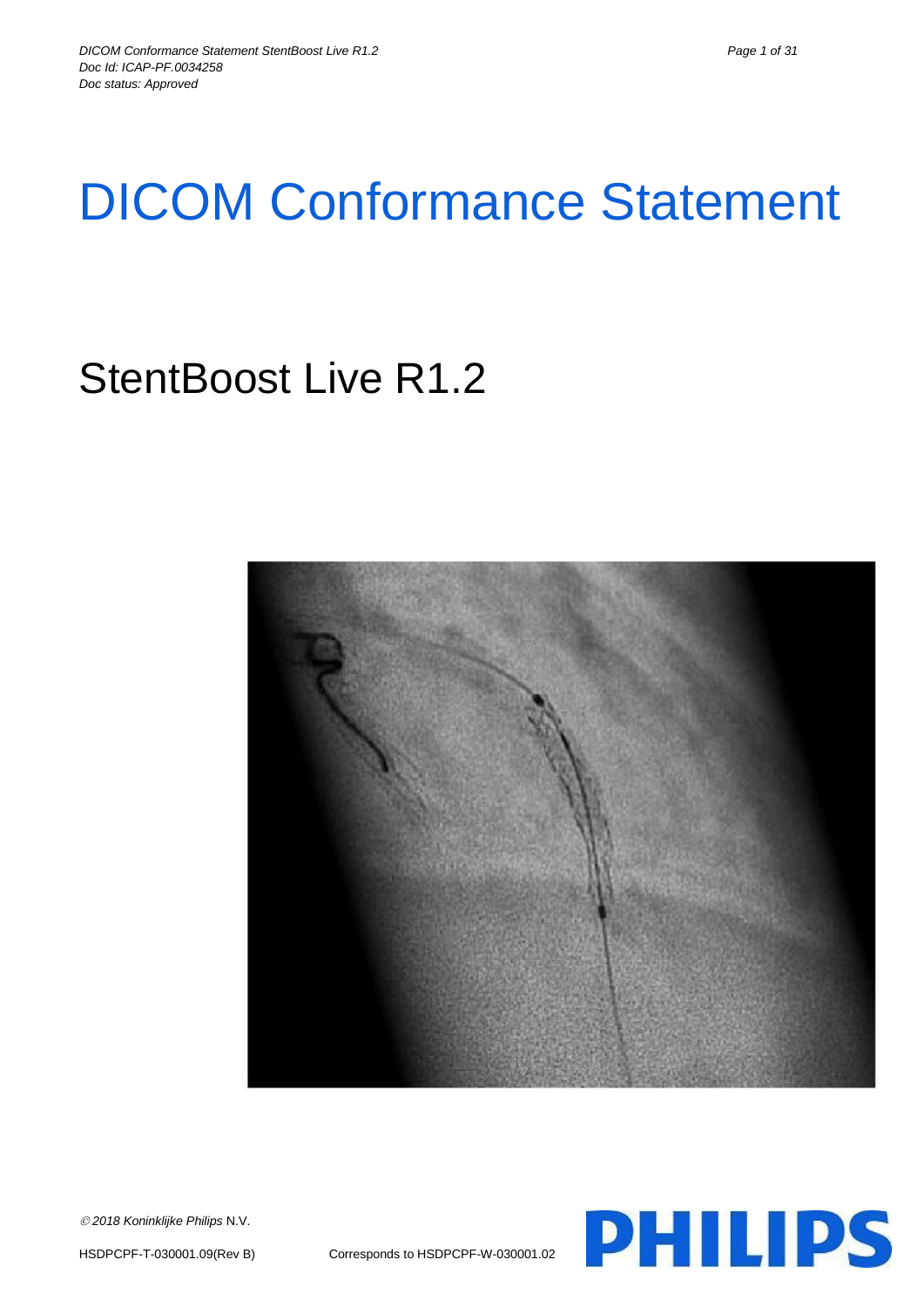**Issued by:** Philips Medical Systems Nederland BV, a Philips Healthcare company,

P.O. Box 10.000 5680 DA Best The Netherlands

Internet[: https://www.usa.philips.com/healthcare/about/customer-support](https://www.usa.philips.com/healthcare/about/customer-support)

Doc Id: ICAP-PF.0034258 Date: 2018-07-02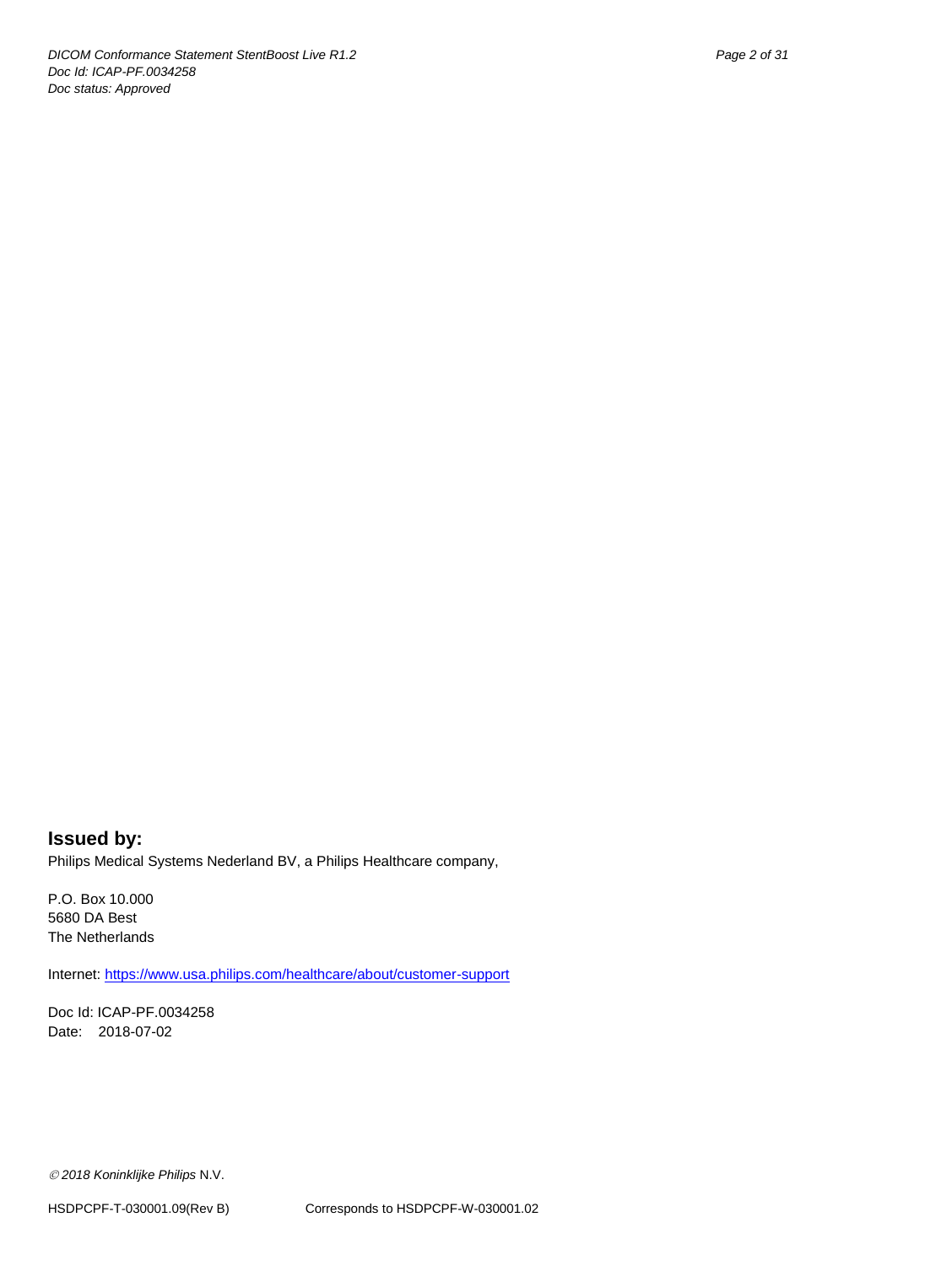# <span id="page-2-0"></span>**1. DICOM Conformance Statement Overview**

The StentBoost Live R1.2 is a software medical device intended to provide enhanced visualization of stents in coronary vessels. The StentBoost Live R1.2 is used in combination with a Philips Interventional X-Ray system.

The StentBoost Live R1.2 automatically creates DICOM objects (Secondary Captures/ Multiframe Secondary Captures) at the end of the acquisition run, which are automatically archived to a configured PACS.

The StentBoost Live R1.2 supports the following DICOM functionality:

Secure DICOM transfers: secure transfer of DICOM data between the clinical product and other DICOM compliant devices on the network. The data is sent as a Secondary Capture DICOM Images for screenshots and Multiframe Secondary Capture DICOM images for movies.

#### **Table 1: Network Services**

| <b>SOP Class</b>                                      |                             | User of<br><b>Service</b> | <b>Provider of</b><br><b>Service</b> | <b>Display</b> |
|-------------------------------------------------------|-----------------------------|---------------------------|--------------------------------------|----------------|
| <b>Name</b>                                           | <b>UID</b>                  | (SCU)                     | (SCP)                                |                |
|                                                       | Other                       |                           |                                      |                |
| <b>Verification SOP Class</b>                         | 1.2.840.10008.1.1           | Yes                       | Yes*                                 | <b>No</b>      |
| <b>Transfer</b>                                       |                             |                           |                                      |                |
| Multiframe True Color Secondary Capture Image Storage | 1.2.840.10008.5.1.4.1.1.7.4 | Yes                       | <b>No</b>                            | No.            |
| Secondary Capture Image Storage SOP Class             | 1.2.840.10008.5.1.4.1.1.7   | <b>Yes</b>                | <b>No</b>                            | <b>No</b>      |
| <b>Workflow Management</b>                            |                             |                           |                                      |                |
| Storage Commitment Push Model SOP Class               | 1.2.840.10008.1.20.1        | <b>Yes</b>                | <b>No</b>                            | <b>No</b>      |

Note\*: Verification as SCP is supported only as part of asynchronous storage commitment.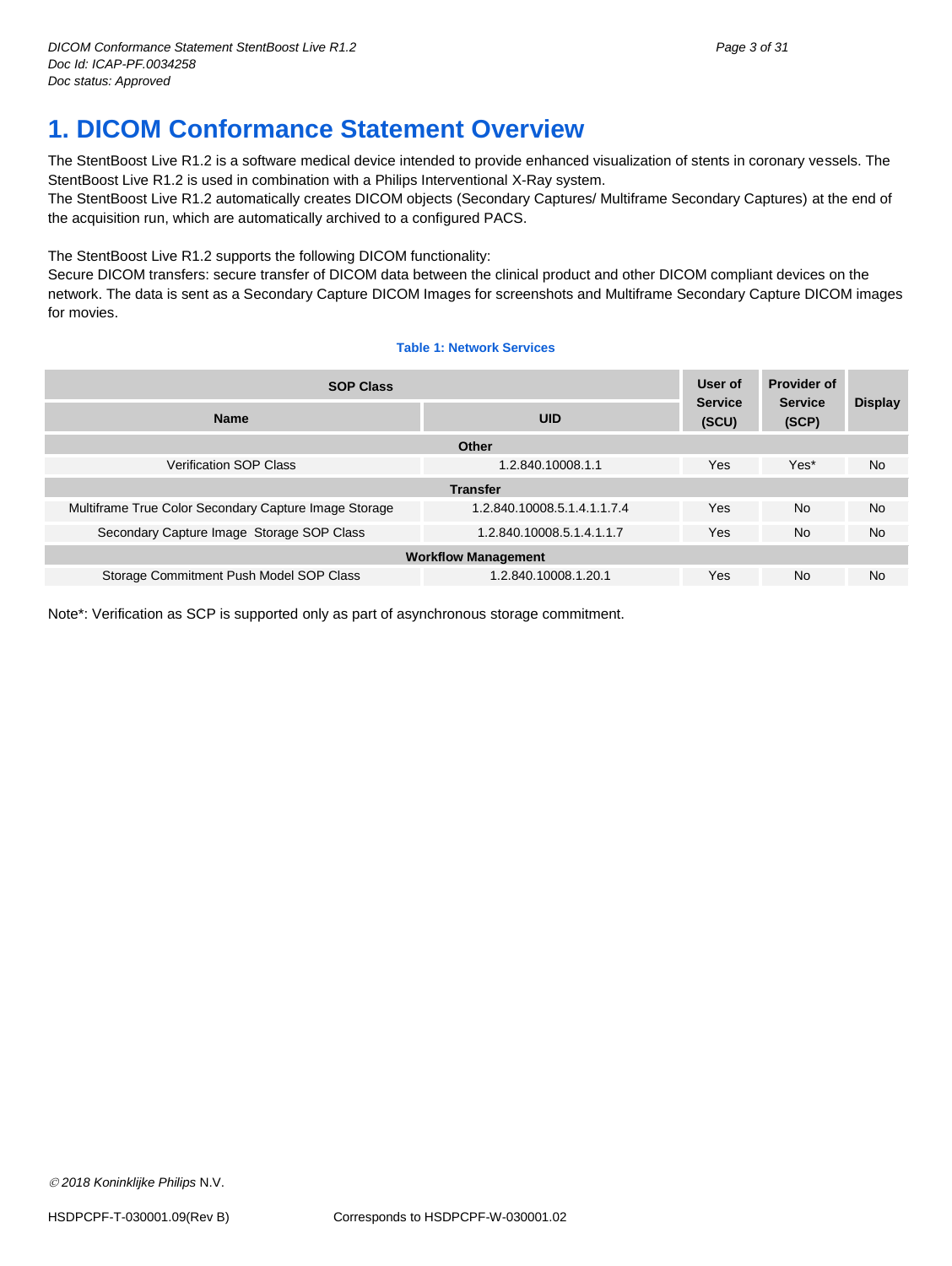<span id="page-3-0"></span>

| 2.          |  |
|-------------|--|
| 3.          |  |
| 3.1.        |  |
| 3.2.        |  |
| 3.3.        |  |
| 3.4.        |  |
| 3.5.        |  |
| 4.          |  |
| 4.1.        |  |
| 4.1.1.      |  |
| 4.1.2.      |  |
| 4.1.3.      |  |
| 4.2.        |  |
| 4.2.1.      |  |
| $4.2.1.1$ . |  |
| 4.2.1.2.    |  |
| 4.2.1.2.1.  |  |
| 4.2.1.2.2.  |  |
| 4.2.1.2.3.  |  |
| 4.2.1.3.    |  |
| 4.2.1.3.1.  |  |
| 4.2.1.3.2.  |  |
| 4.2.1.3.3.  |  |
| 4.2.1.4.    |  |
| 4.2.1.4.1.  |  |
| 4.3.        |  |
|             |  |
| 4.3.1.      |  |
| 4.3.2.      |  |
| 4.4.        |  |
| 4.4.1.      |  |
| $4.4.1.1$ . |  |
| 4.4.1.2.    |  |
| 4.4.2.      |  |
| 5.          |  |
| 6.          |  |
| 7.          |  |
| 7.1.        |  |
| 7.1.1.      |  |
| 7.1.2.      |  |
| 7.1.3.      |  |
| 7.1.4.      |  |
| 7.1.5.      |  |
| 7.1.6.      |  |
| 7.1.7.      |  |
| 7.1.8.      |  |
| 7.1.9.      |  |
| 7.2.        |  |
| 7.3.        |  |
| 8.          |  |
| 8.1.        |  |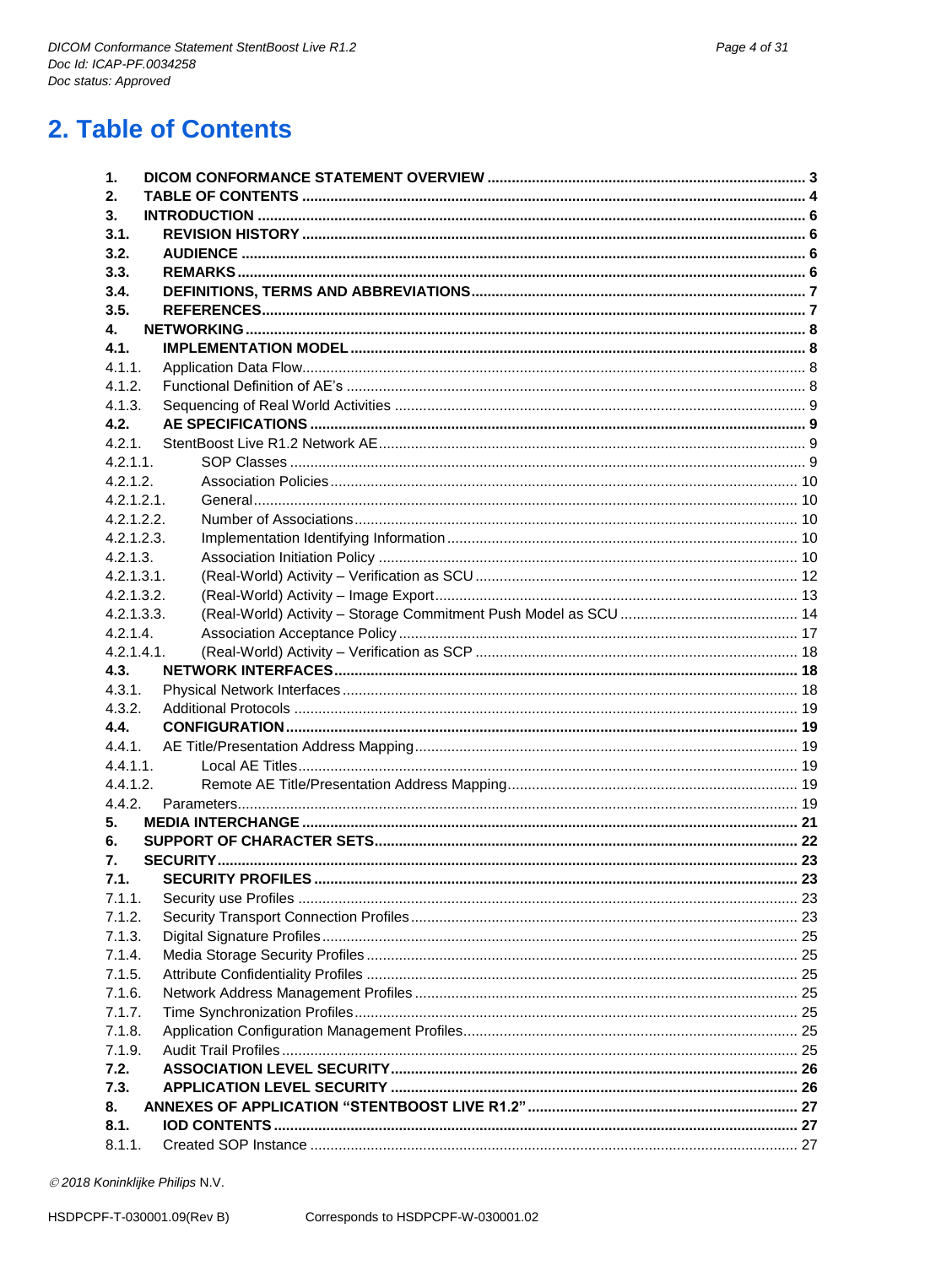| $8.1.1.1$ . |  |
|-------------|--|
| 8.1.1.2.    |  |
| 8.1.1.3.    |  |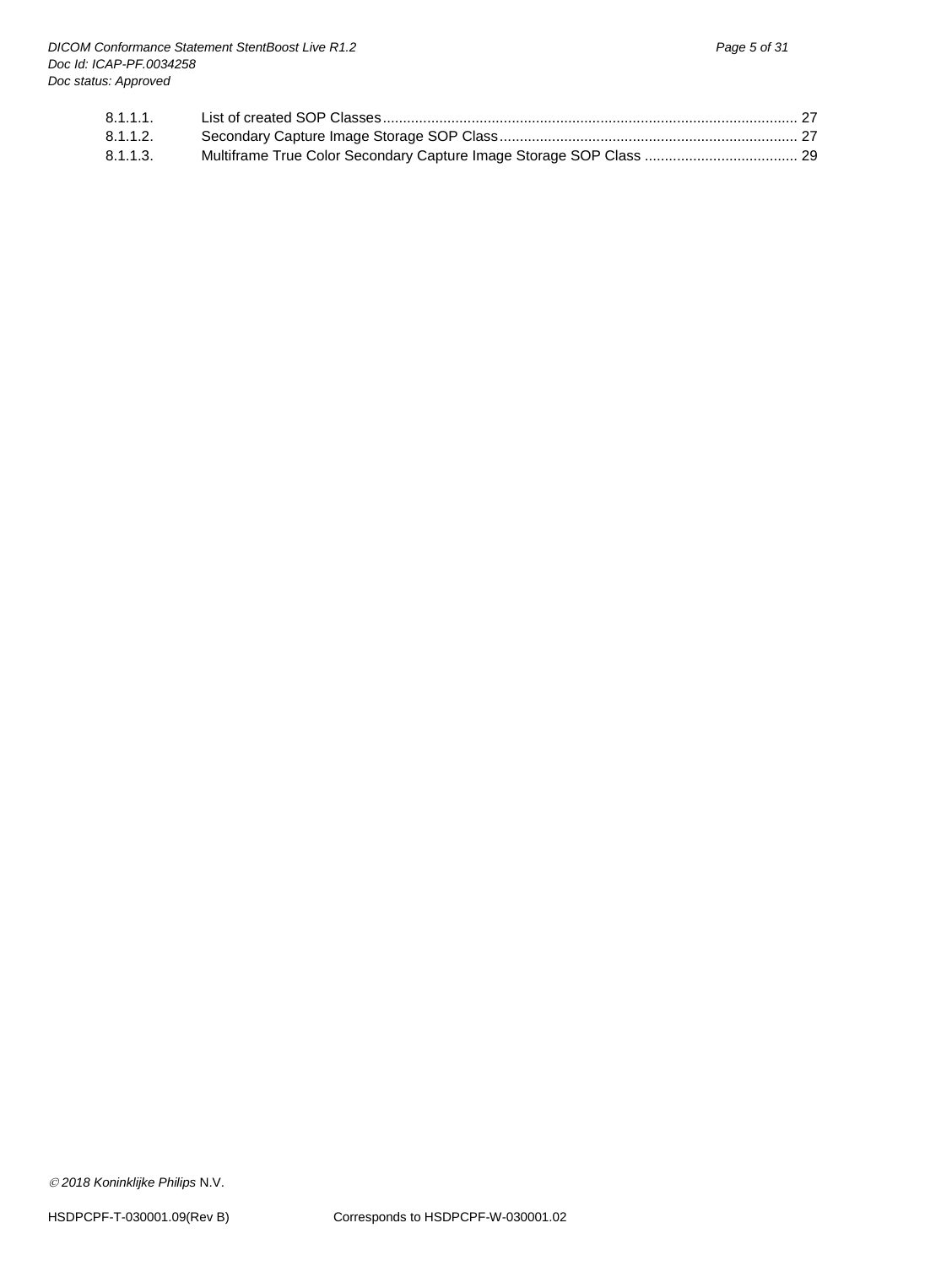# <span id="page-5-0"></span>**3. Introduction**

# <span id="page-5-1"></span>**3.1. Revision History**

The revision history provides dates and differences of the different releases.

#### **Table 2: Revision History**

| <b>Document Version</b> | Date of Issue | <b>Status</b> | <b>Description</b> |
|-------------------------|---------------|---------------|--------------------|
| 00                      | 02-July-2018  | Approved      | Final Version      |

#### <span id="page-5-2"></span>**3.2. Audience**

This Conformance Statement is intended for:

- (Potential) customers
- System integrators of medical equipment
- Marketing staff interested in system functionality
- Software designers implementing DICOM interfaces

It is assumed that the reader is familiar with the DICOM standard.

# <span id="page-5-3"></span>**3.3. Remarks**

The DICOM Conformance Statement is contained in chapter 4 through 8 and follows the contents and structuring requirements of DICOM PS 3.2.

This DICOM Conformance Statement by itself does not guarantee successful interoperability of Philips equipment with non-Philips equipment. The user (or user's agent) should be aware of the following issues:

#### **Interoperability**

Interoperability refers to the ability of application functions, distributed over two or more systems, to work successfully together. The integration of medical devices into an IT environment may require application functions that are not specified within the scope of DICOM. Consequently, using only the information provided by this Conformance Statement does not guarantee interoperability of Philips equipment with non-Philips equipment.

It is the user's responsibility to analyze thoroughly the application requirements and to specify a solution that integrates Philips equipment with non-Philips equipment.

#### **Validation**

Philips equipment has been carefully tested to assure that the actual implementation of the DICOM interface corresponds with this Conformance Statement.

Where Philips equipment is linked to non-Philips equipment, the first step is to compare the relevant Conformance Statements. If the Conformance Statements indicate that successful information exchange should be possible, additional validation tests will be necessary to ensure the functionality, performance, accuracy and stability of image and image related data. It is the responsibility of the user (or user's agent) to specify the appropriate test suite and to carry out the additional validation tests.

#### **New versions of the DICOM Standard**

The DICOM Standard will evolve in future to meet the user's growing requirements and to incorporate new features and technologies. Philips is actively involved in this evolution and plans to adapt its equipment to future versions of the DICOM Standard. In order to do so, Philips reserves the right to make changes to its products or to discontinue its delivery. The user should ensure that any non-Philips provider linking to Philips equipment also adapts to future versions of the DICOM Standard. If not, the incorporation of DICOM enhancements into Philips equipment may lead to loss of connectivity (in case of networking) and incompatibility (in case of media).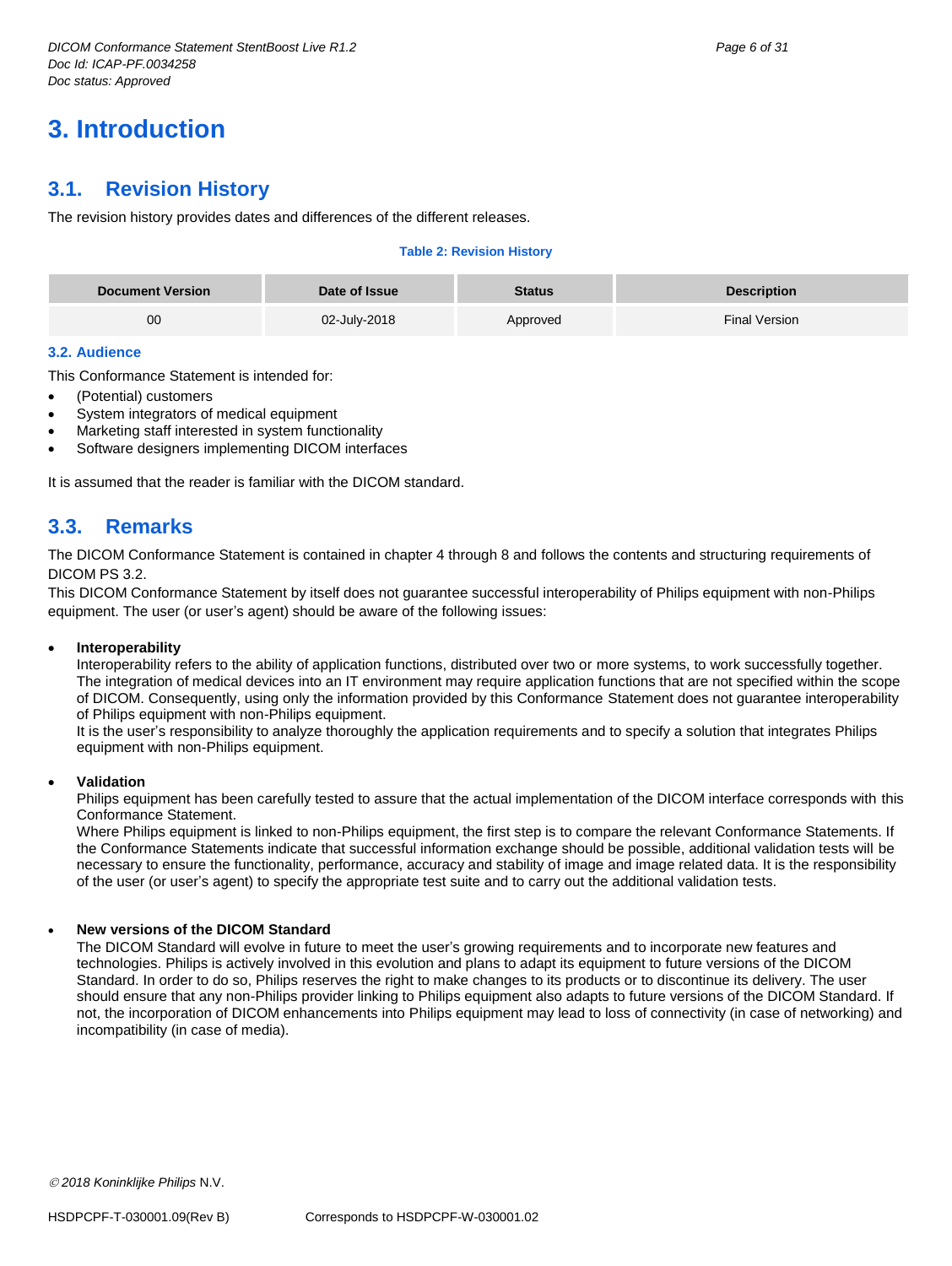# <span id="page-6-0"></span>**3.4. Definitions, Terms and Abbreviations**

#### **Table 3: Definitions, Terms and Abbreviations**

| <b>Abbreviation/Term</b> | <b>Explanation</b>                                     |
|--------------------------|--------------------------------------------------------|
| <b>AE</b>                | <b>Application Entity</b>                              |
| ANSI                     | American National Standard Institute                   |
| AP                       | <b>Application Profile</b>                             |
| <b>DICOM</b>             | Digital Imaging and Communications in Medicine         |
| <b>DIMSE</b>             | <b>DICOM Message Service Element</b>                   |
| EBE                      | DICOM Explicit VR Big Endian                           |
| <b>ELE</b>               | DICOM Explicit VR Little Endian                        |
| <b>HIS</b>               | Hospital Information System                            |
| HL7                      | <b>Health Level Seven</b>                              |
| ILE.                     | DICOM Implicit VR Little Endian                        |
| <b>IOD</b>               | Information Object Definition                          |
| <b>NEMA</b>              | National Electrical Manufacturers Association          |
| PDU                      | <b>Protocol Data Unit</b>                              |
| <b>RWA</b>               | Real-World Activity                                    |
| <b>SC</b>                | Secondary Capture                                      |
| <b>MFSC</b>              | Multiframe True Color Secondary Capture                |
| <b>SCP</b>               | Service Class Provider                                 |
| SCU                      | Service Class User                                     |
| SOP                      | Service Object Pair                                    |
| <b>TCP/IP</b>            | <b>Transmission Control Protocol/Internet Protocol</b> |
| <b>UID</b>               | Unique Identifier                                      |

# <span id="page-6-1"></span>**3.5. References**

[DICOM] Digital Imaging and Communications in Medicine, Parts 1 – 20 (NEMA PS 3.1- PS 3.20), National Electrical Manufacturers Association (NEMA) Publication Sales 1300 N. 17<sup>th</sup> Street, Suite 900 Rosslyn, Virginia. 22209, United States of America Internet: http://www.dicomstandard.org/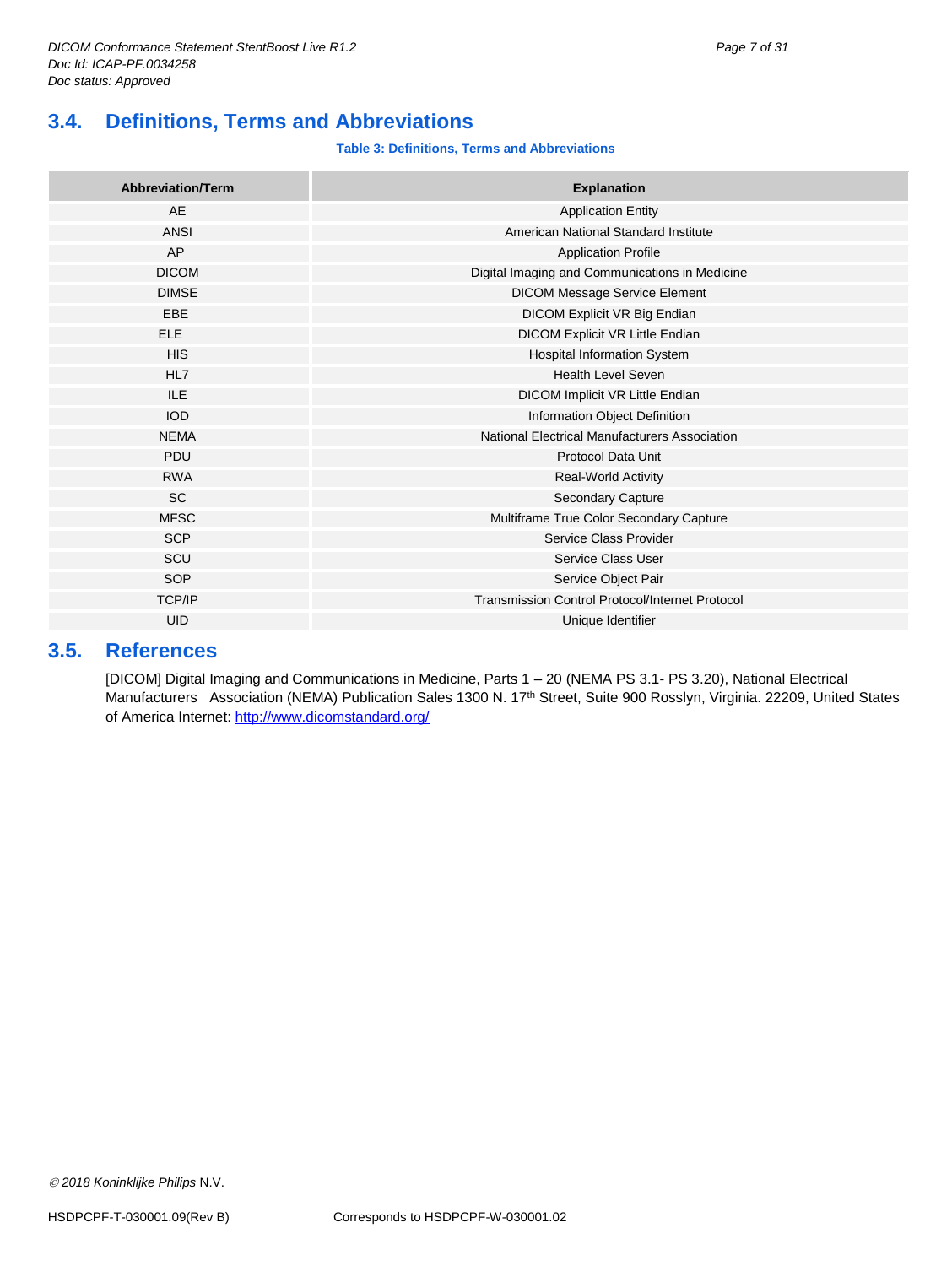# <span id="page-7-0"></span>**4. Networking**

This section contains the networking related services.

### <span id="page-7-1"></span>**4.1. Implementation model**

The implementation model consists of three sections:

- The application data flow diagram, specifying the relationship between the Application Entities and the "external world" or Real-World Activities,
- A functional description of each Application Entity, and
- The sequencing constraints among them.

#### <span id="page-7-2"></span>**4.1.1. Application Data Flow**

The StentBoost Live R1.2 implements one network application entity: the StentBoost Live R1.2 Network AE.

The following figure shows the networking application data flow as a functional overview of the application entity. On the left the local Real-World Activities are presented, whereas on the right the remote Real-World Activities are presented.



#### **Figure 1: Application Data Flow Diagram**

The StentBoost Live R1.2 incorporates the following functionality:

- Export Secondary Capture images (screenshots) and Multiframe Secondary Capture images (movies) to a network DICOM node.
- Request a storage commitment for all exported images.

## <span id="page-7-3"></span>**4.1.2. Functional Definition of AE's**

The StentBoost Live R1.2 incorporates the following functionality: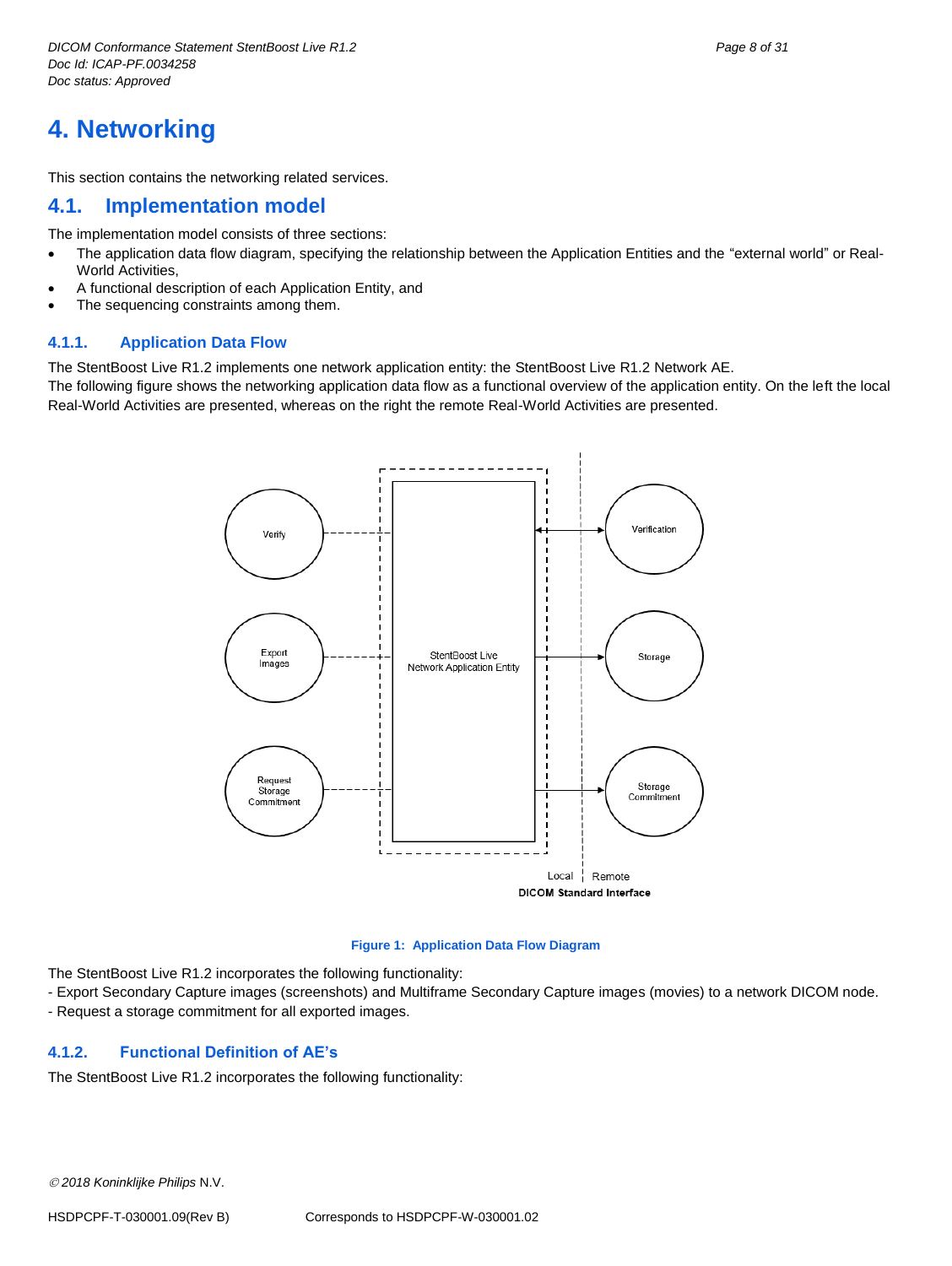#### **Export Images**

The StentBoost Live R1.2 Network AE as Storage SCU implements the RWA Export Images to automatically store Secondary Capture images (screenshots) and Multiframe Secondary Capture images (movies) on a remote system.

#### **Request Storage Commitment**

The StentBoost Live R1.2 Network AE provides the Storage Commitment service as SCU. The StentBoost Live R1.2 requests an association with the selected remote SCP, when the association is accepted the StentBoost Live R1.2 will send the Storage Commitment requests and receives the Storage Commitment responses and releases the association. When the remote commitment actions have been finished, the remote SCP will request an association with the StentBoost Live R1.2. After accepting the association, the StentBoost Live R1.2 receives the Storage Commitment reports, and releases the association when requested.

#### <span id="page-8-0"></span>**4.1.3.Sequencing of Real World Activities**

The StentBoost Live R1.2 is connected to the X-Ray system. The X-Ray system acquires images with a certain procedure and sends to StentBoost Live R1.2.

The StentBoost Live R1.2 (automatically) creates DICOM objects (Secondary Captures/ Multiframe Secondary Captures) at the end of the acquisition run, which are automatically archived to a configured PACS ( i.e. it sends the C-STORE-RQ messages containing the image information).

After sending images to the PACS, if configured, the StentBoost Live R1.2 requests a storage commitment for all exported movies and screenshots (i.e. it sends the request for storage commit N-ACTION-RQ message).



**Figure 2: Sequence Diagram**

## <span id="page-8-1"></span>**4.2. AE Specifications**

This section in the DICOM Conformance Statement describes Application Entity specifications.

#### <span id="page-8-2"></span>**4.2.1. StentBoost Live R1.2 Network AE**

Details of this specific Application Entity is specified in this section.

#### <span id="page-8-3"></span>**4.2.1.1. SOP Classes**

This Application Entity provides Standard Conformance to the following SOP Classes.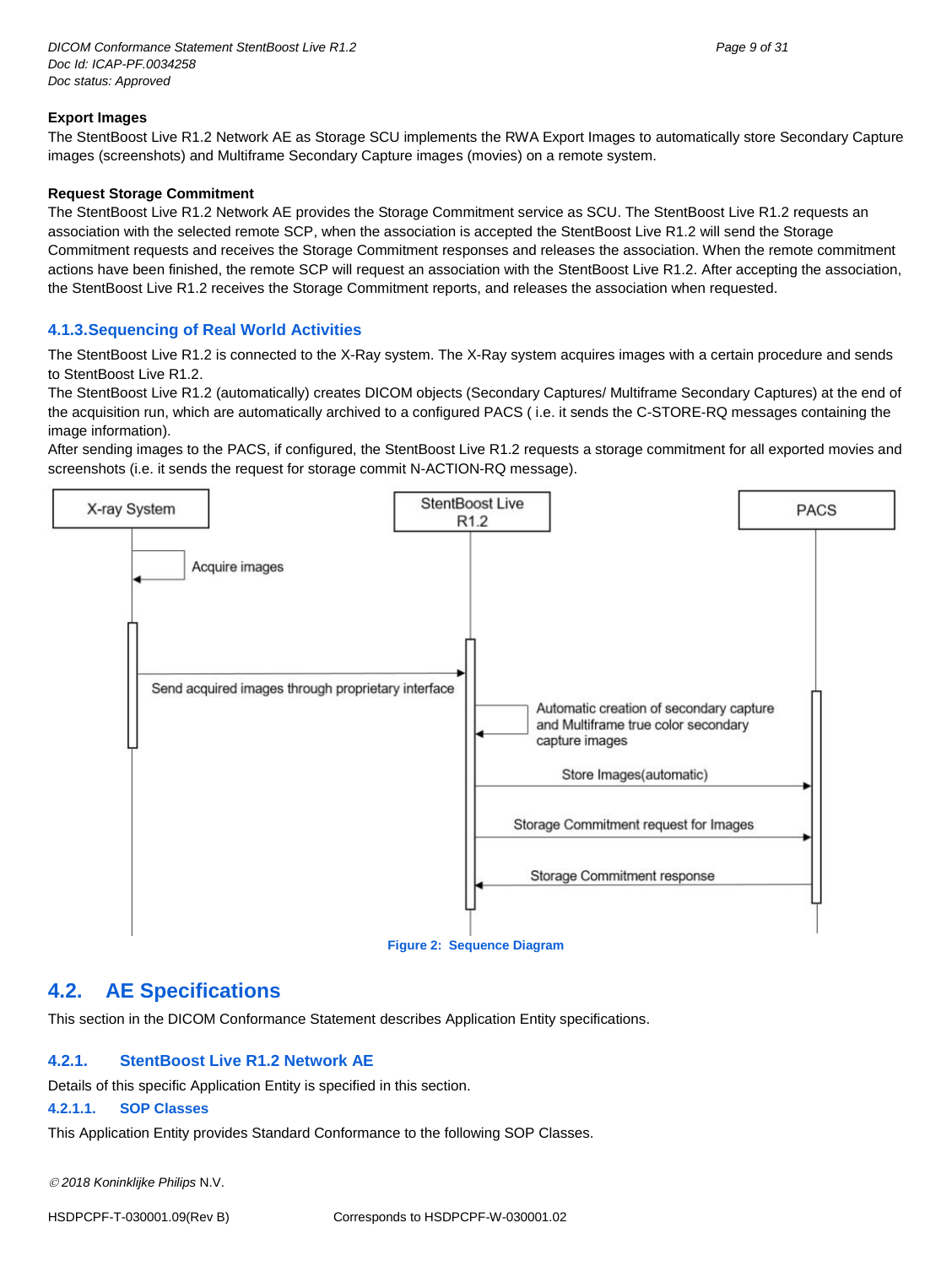#### **Table 4: SOP Classes for the StentBoost Live 1.2 Network AE**

| <b>SOP Class Name</b>                                            | <b>SOP Class UID</b>        | <b>SCU</b> | <b>SCP</b> |
|------------------------------------------------------------------|-----------------------------|------------|------------|
| <b>Verification SOP Class</b>                                    | 1.2.840.10008.1.1           | Yes        | Yes*       |
| Secondary Capture Image Storage SOP Class                        | 1.2.840.10008.5.1.4.1.1.7   | Yes        | <b>No</b>  |
| Multi-frame True Color Secondary Capture Image Storage SOP Class | 1.2.840.10008.5.1.4.1.1.7.4 | Yes        | No         |
| Storage Commitment Push Model SOP Class                          | 1.2.840.10008.1.20.1        | Yes        | <b>No</b>  |

Note\*: Verification as SCP is supported only as part of asynchronous storage commitment.

#### <span id="page-9-0"></span>**4.2.1.2. Association Policies**

Each AE specification contains a description of the general association establishment and acceptance policies of the AE.

#### <span id="page-9-1"></span>**4.2.1.2.1. General**

The DICOM standard application context is specified below.

#### **Table 5: DICOM Application Context**

| <b>Description</b>              | Value                 |
|---------------------------------|-----------------------|
| <b>Application Context Name</b> | 1.2.840.10008.3.1.1.1 |

#### <span id="page-9-2"></span>**4.2.1.2.2. Number of Associations**

The number of simultaneous associations that an Application Entity may support as an Initiator or Acceptor is specified here.

#### **Table 6: Number of associations as an Association Initiator for this AE**

| <b>Description</b>                          | Value |
|---------------------------------------------|-------|
| Maximum number of simultaneous associations |       |

#### **Table 7: Number of associations as an Association Acceptor for this AE**

| <b>Description</b>                          | Value |
|---------------------------------------------|-------|
| Maximum number of simultaneous associations |       |

#### <span id="page-9-3"></span>**4.2.1.2.3. Implementation Identifying Information**

The value supplied for Implementation Class UID and version name are documented here.

#### **Table 8: DICOM Implementation Class and Version for Stent Boost Live Network AE**

| Implementation Class UID    | 1.3.46.670589.7.9.1.2 |
|-----------------------------|-----------------------|
| Implementation Version Name | PMS_CORTLS_1.2        |

#### <span id="page-9-4"></span>**4.2.1.3. Association Initiation Policy**

The Application Entity will respond to a received Association rejection as shown in the next table.

#### **Table 9: Association Rejection response**

| <b>Result</b>                                         | <b>Source</b>                              | <b>Reason/Diagnosis</b>                                           | <b>Behavior</b> |
|-------------------------------------------------------|--------------------------------------------|-------------------------------------------------------------------|-----------------|
| 1 - DICOM UL service-user<br>- rejected-<br>permanent | l – no-reason-given                        | "Cannot open association "message displayed"<br>on the system UI. |                 |
|                                                       | 2 - application-context-name-not supported | "Cannot open association "message displayed"<br>on the system UI. |                 |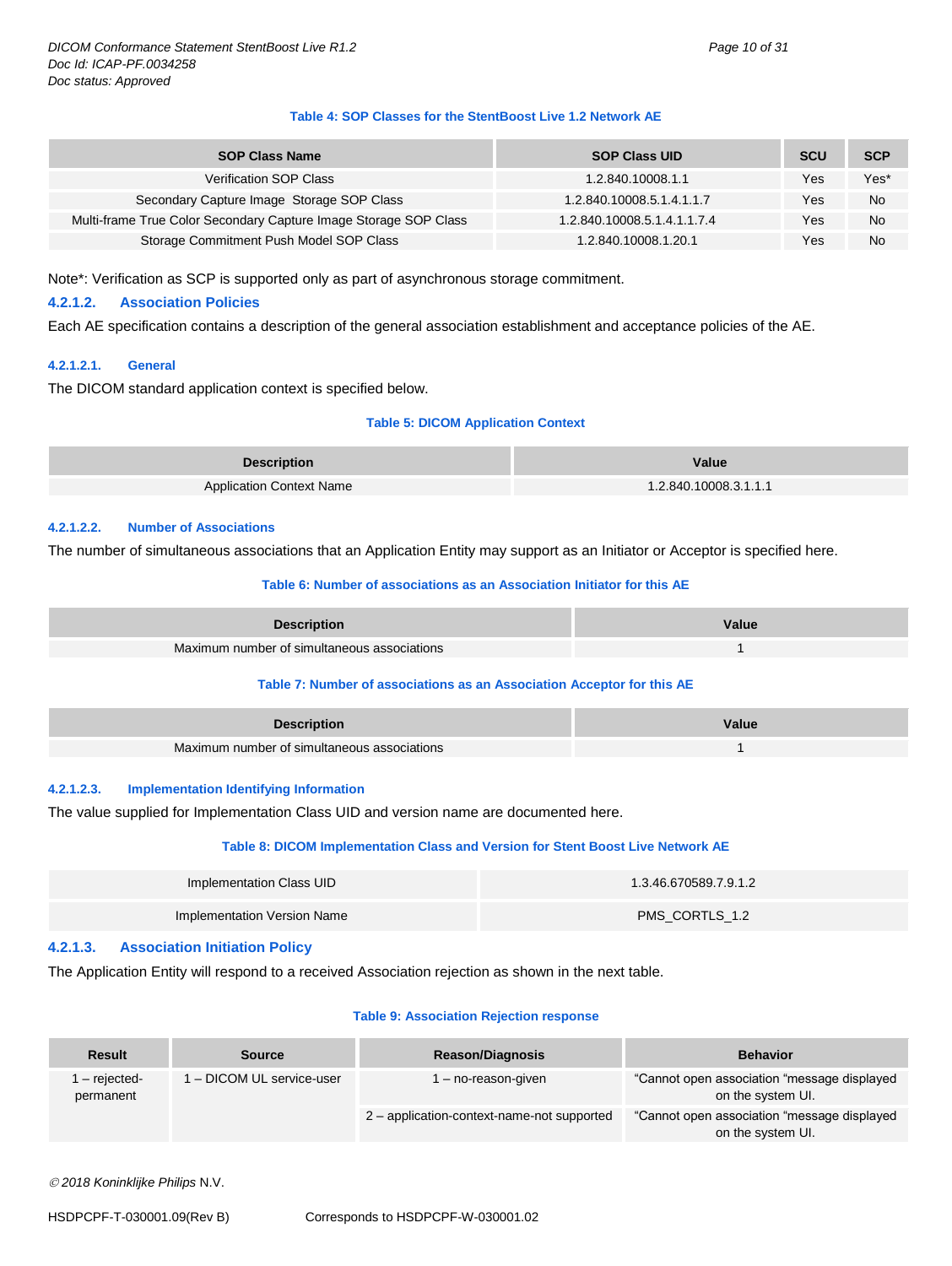| <b>Result</b>                | <b>Source</b>                                                           | <b>Reason/Diagnosis</b>                    | <b>Behavior</b>                                                  |
|------------------------------|-------------------------------------------------------------------------|--------------------------------------------|------------------------------------------------------------------|
|                              |                                                                         | 3 - calling-AE-title-not-recognized        | "Cannot open association "message displayed<br>on the system UI. |
|                              |                                                                         | 7 - called-AE-title-not-recognized         | "Cannot open association "message displayed<br>on the system UI. |
|                              | 2 - DICOM UL service-<br>(ACSE related<br>provider                      | $1 - no$ -reason-given                     | "Cannot open association "message displayed<br>on the system UI. |
|                              | function)                                                               | 2 - protocol-version-not-supported         | "Cannot open association "message displayed<br>on the system UI. |
|                              | 3 - DICOM UL service-<br>provider(Presentation related                  | 1 - temporary-congestion                   | "Cannot open association "message displayed<br>on the system UI. |
|                              | function)                                                               | 2 - local-limit-exceeded                   | "Cannot open association "message displayed<br>on the system UI. |
| $2$ – rejected-<br>transient | 1 - DICOM UL service-user                                               | $1 - no$ -reason-given                     | "Cannot open association "message displayed<br>on the system UI. |
|                              |                                                                         | 2 - application-context-name-not-supported | "Cannot open association "message displayed<br>on the system UI. |
|                              |                                                                         | 3 - calling-AE-title-not-recognized        | "Cannot open association "message displayed<br>on the system UI. |
|                              |                                                                         | 7 - called-AE-title-not-recognized         | "Cannot open association "message displayed<br>on the system UI. |
|                              | 2 - DICOM UL service-<br>provider (ACSE related<br>function)            | $1 - no$ -reason-given                     | "Cannot open association "message displayed<br>on the system UI. |
|                              |                                                                         | 2 - protocol-version-not-supported         | "Cannot open association "message displayed<br>on the system UI. |
|                              | 3 - DICOM UL service-<br>provider<br>(Presentation<br>related function) | $1 -$ temporary-congestion                 | "Cannot open association "message displayed<br>on the system UI. |
|                              |                                                                         | 2 - local-limit-exceeded                   | "Cannot open association "message displayed<br>on the system UI. |

The behavior of the AE on receiving an Association abort is summarized in the next table.

#### **Table 10: Association Abort Handling**

| <b>Source</b>                                      | <b>Reason/Diagnosis</b>            | <b>Behavior when received</b>                                     | Sent when                                                                                                                      |
|----------------------------------------------------|------------------------------------|-------------------------------------------------------------------|--------------------------------------------------------------------------------------------------------------------------------|
| 0 - DICOM UL service-user<br>(initiated abort)     | 0- reason-not-specified            | "Cannot open association "message"<br>displayed on the system UI. | SCU was unable to send the Response to<br>SCP.                                                                                 |
| 2 - DICOM UL service-provider<br>(initiated abort) | $0$ – reason-not-specified         | "Cannot open association "message"<br>displayed on the system UI. | SCU was unable to send the Response to<br>SCP.                                                                                 |
|                                                    | 1 - unrecognized-PDU               | "Cannot open association "message<br>displayed on the system UI.  | An unrecognized PDU type is received                                                                                           |
|                                                    | 2 - unexpected-PDU                 | "Cannot open association "message"<br>displayed on the system UI. | The received PDU type is not expected                                                                                          |
|                                                    | 4 - unrecognized-PDU-<br>parameter | "Cannot open association "message"<br>displayed on the system UI. | An unrecognized Associate PDU item is<br>received.                                                                             |
|                                                    | 5 - unexpected-PDU-<br>parameter   | "Cannot open association "message<br>displayed on the system UI.  | One of the Associate PDU items is<br>received more than once.<br>• One of the Associate PDU items is<br>received unexpectedly. |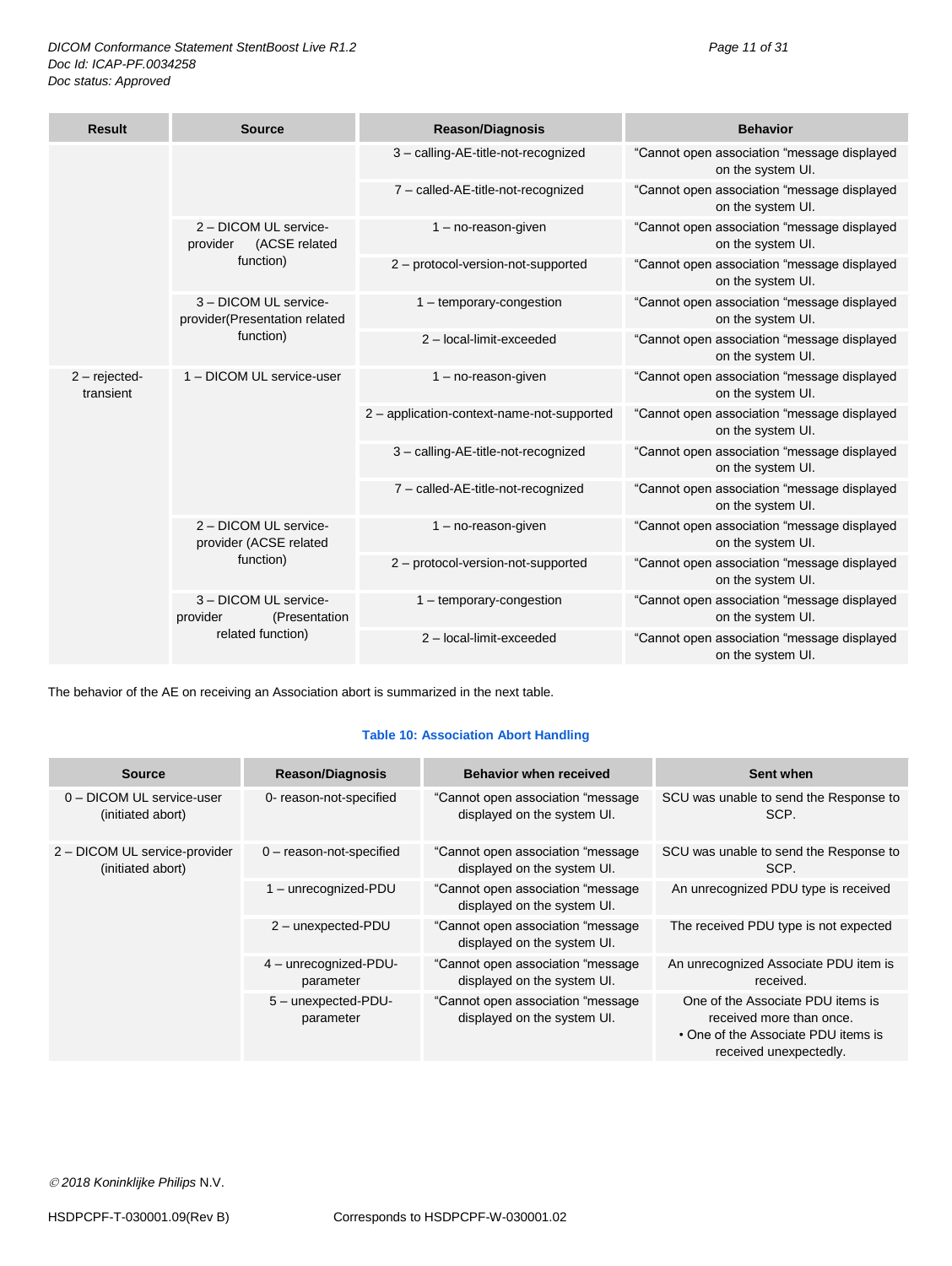| <b>Source</b> | <b>Reason/Diagnosis</b>             | <b>Behavior when received</b>                                     | Sent when                                                                                                                                                                                                                                                                                                                                                                           |
|---------------|-------------------------------------|-------------------------------------------------------------------|-------------------------------------------------------------------------------------------------------------------------------------------------------------------------------------------------------------------------------------------------------------------------------------------------------------------------------------------------------------------------------------|
|               | 6 - invalid-PDU-parameter-<br>value | "Cannot open association "message"<br>displayed on the system UI. | One of the Associate PDU items is<br>received more than once.<br>• One of the Associate PDU items is not<br>received.<br>• There is mismatch in the application<br>context names between the SCU and the<br>SCP.<br>• Unknown presentation context id is<br>received.<br>• Unknown abstract syntax is received.<br>• The length or the format of a received<br>PDU item is invalid. |

#### <span id="page-11-0"></span>**4.2.1.3.1. (Real-World) Activity – Verification as SCU**

#### **4.2.1.3.1.1. Description and Sequencing of Activities**

The Stent Boost Live Network AE implements the Verification service to verify application level communication.



**Figure 3: Data Flow Diagram – Verification as SCU**

#### **4.2.1.3.1.2. Proposed Presentation Contexts**

The presentation contexts are defined in the next table.

#### **Table 11: Proposed Presentation Contexts for (Real-World) Activity – Verification as SCU**

| <b>Presentation Context Table</b>                |                   |                           |                     |      |                             |  |
|--------------------------------------------------|-------------------|---------------------------|---------------------|------|-----------------------------|--|
| <b>Transfer Syntax</b><br><b>Abstract Syntax</b> |                   |                           |                     |      |                             |  |
| <b>Name</b>                                      | <b>UID</b>        | <b>Name List</b>          | <b>UID List</b>     | Role | <b>Extended Negotiation</b> |  |
| <b>Verification SOP Class</b>                    | 1.2.840.10008.1.1 | Explicit VR Big Endian    | 1.2.840.10008.1.2.2 | SCU  | None                        |  |
|                                                  |                   | Explicit VR Little Endian | 1.2.840.10008.1.2.1 |      |                             |  |
|                                                  |                   | Implicit VR Little Endian | 1.2.840.10008.1.2   |      |                             |  |

#### **4.2.1.3.1.3. SOP Specific Conformance for Verification SOP Class**

The Stent Boost Live Network AE provides standard conformance to the DICOM Verification service class.

#### **4.2.1.3.1.3.1. Dataset Specific Conformance for Verification C-ECHO SCU**

C-ECHO-SCU does not have dataset, hence not applicable.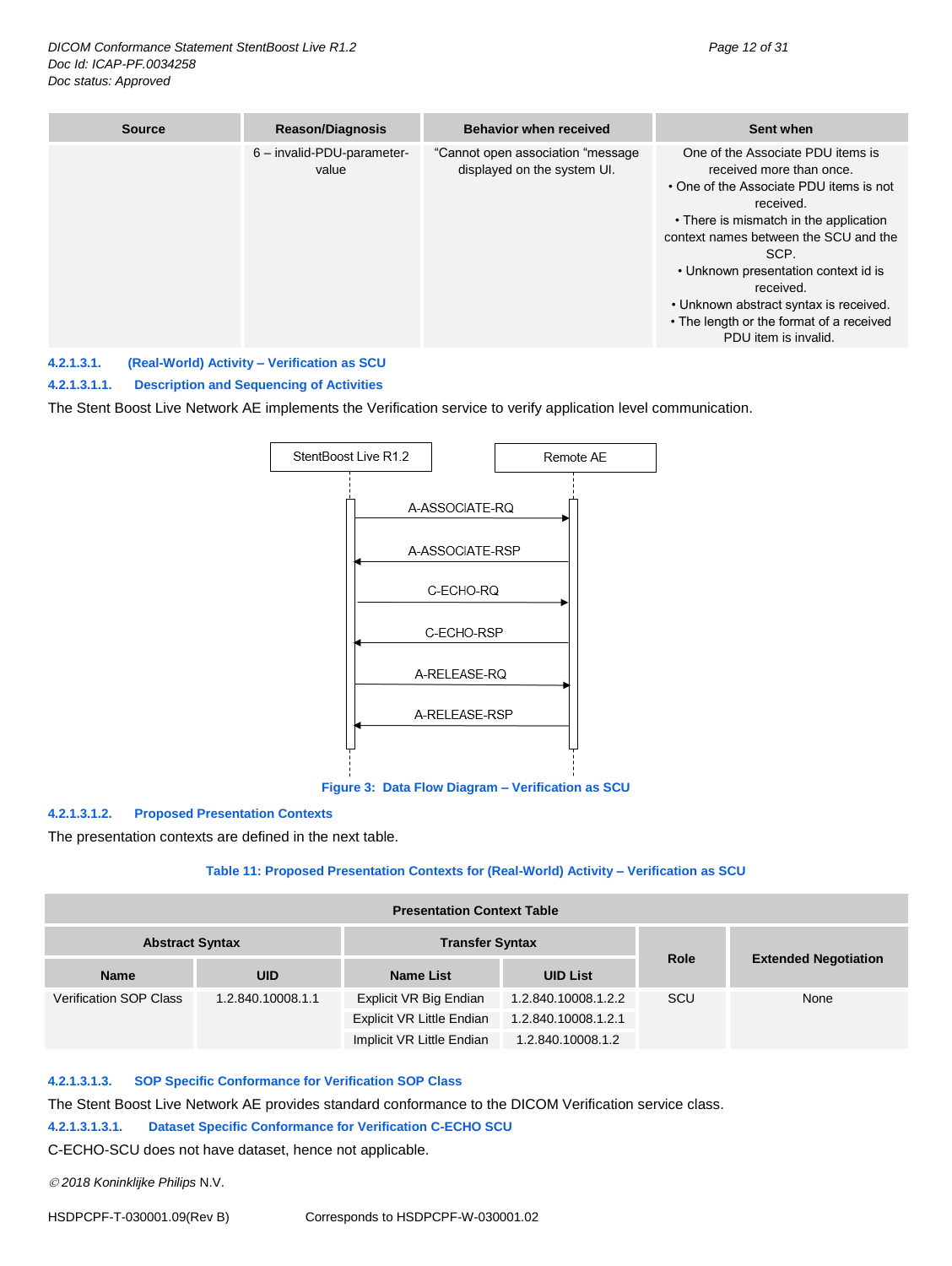#### **Table 12: Status Response**

| <b>Service Status</b> | <b>Error Code</b> | <b>Further Meaning</b> | <b>Behavior</b>                                           |
|-----------------------|-------------------|------------------------|-----------------------------------------------------------|
| Success               | 0000              | Confirmation           | The SCP has successfully returned a verification response |

#### <span id="page-12-0"></span>**4.2.1.3.2. (Real-World) Activity – Image Export**

#### **4.2.1.3.2.1. Description and Sequencing of Activities**

The Stent Boost Live implements the Storage service class as part of the Stent Boost Live to store selected images at an archive or other storage SCP. All selected images are exported using the same association.



**Figure 4: Data Flow Diagram – Store Image – Storage as SCU**

#### **4.2.1.3.2.2. Proposed Presentation Contexts**

The presentation contexts are defined in the next table.

#### **Table 13: Proposed Presentation Contexts for (Real-World) Activity – Image Export**

#### **Presentation Context Table**

| <b>Abstract Syntax</b>             |                             | <b>Transfer Syntax</b>                                |                        |             | <b>Extended</b>    |
|------------------------------------|-----------------------------|-------------------------------------------------------|------------------------|-------------|--------------------|
| <b>Name</b>                        | <b>UID</b>                  | <b>Name List</b>                                      | <b>UID List</b>        | <b>Role</b> | <b>Negotiation</b> |
| Multi-frame True Color             | 1.2.840.10008.5.1.4.1.1.7.4 | JPEG Baseline (Process 1)                             | 1.2.840.10008.1.2.4.50 | SCU         | None               |
| Secondary Capture Image<br>Storage |                             | JPEG Lossless, Non-<br>Hierarchical, FOP (Process 14) | 1.2.840.10008.1.2.4.70 |             |                    |
|                                    |                             | Explicit VR Little Endian                             | 1.2.840.10008.1.2.1    |             |                    |
|                                    |                             | Implicit VR Little Endian                             | 1.2.840.10008.1.2      |             |                    |
|                                    |                             | Explicit VR Big Endian                                | 1.2.840.10008.1.2.2    |             |                    |
| Secondary Capture Image            | 1.2.840.10008.5.1.4.1.1.7   | Implicit VR Little Endian                             | 1.2.840.10008.1.2      | SCU         | None               |
| Storage SOP Class                  |                             | Explicit VR Big Endian                                | 1.2.840.10008.1.2.2    |             |                    |
|                                    |                             | Explicit VR Little Endian                             | 1.2.840.10008.1.2.1    |             |                    |
|                                    |                             | JPEG Lossless, Non-<br>Hierarchical, FOP (Process 14) | 1.2.840.10008.1.2.4.70 |             |                    |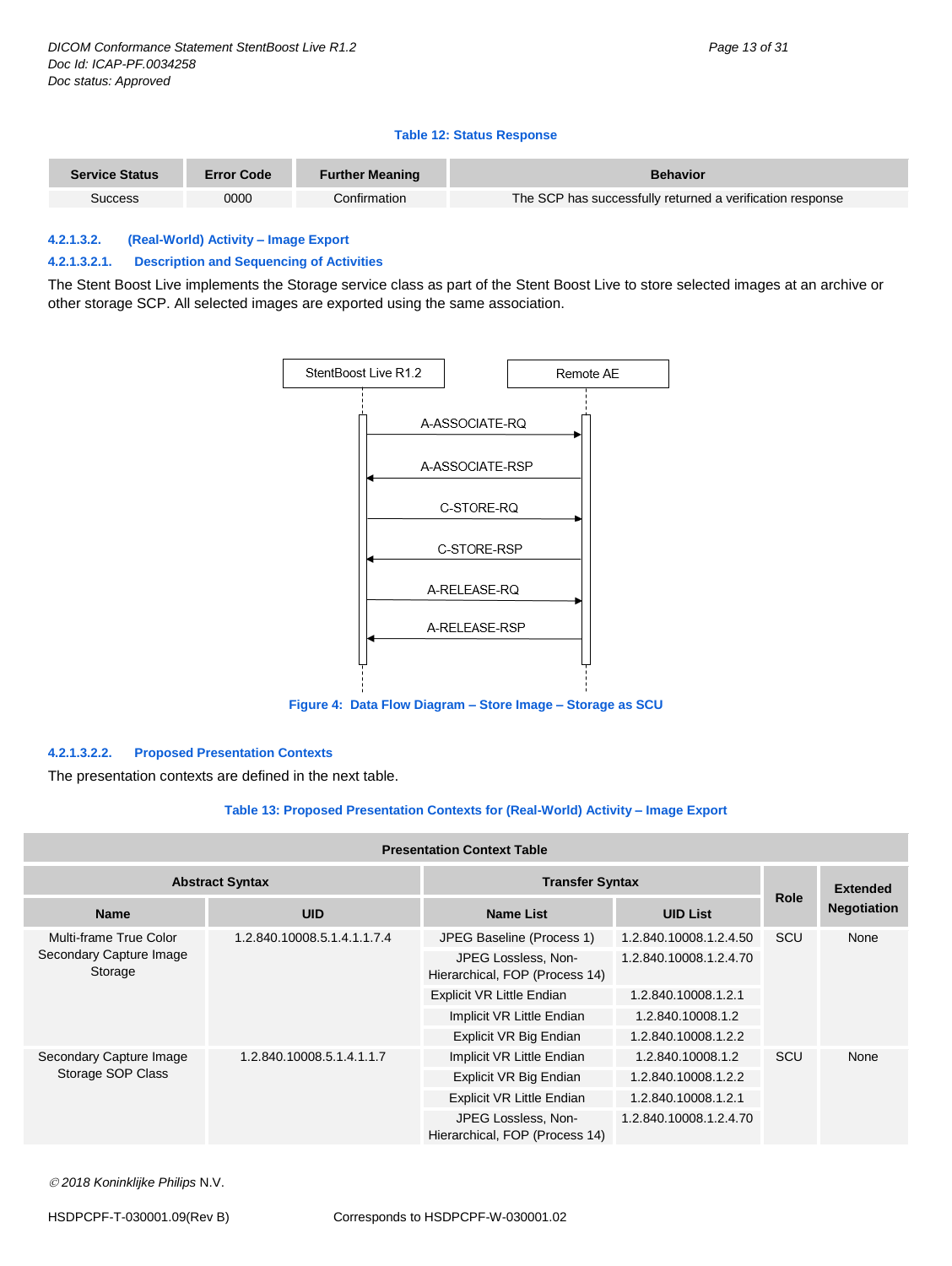| <b>Service Status</b> | <b>Error Code</b> | <b>Further Meaning</b>                      | <b>Behavior</b>                                                                                                                                                                                       |
|-----------------------|-------------------|---------------------------------------------|-------------------------------------------------------------------------------------------------------------------------------------------------------------------------------------------------------|
| <b>Success</b>        | 0000              | Successful stored                           | Export is successful. "Movie\screenshot archived "message<br>displayed on the UI.                                                                                                                     |
| Failure               | A700              | Refused: Out of Resources                   | Export job failed. "Movie\screenshot archive failed "message is<br>displayed on the UI and "The remote server returned a failure<br>response: 0xA7000" message is displayed in the log viewer of SUT. |
|                       | A900              | Error: Data Set does not match SOP<br>Class | Export job failed. "Movie\screenshot archive failed "message is<br>displayed on the UI and "The remote server returned a failure<br>response: 0xA9000" message is displayed in the log viewer of SUT. |
|                       | C000              | Error: cannot understand                    | Export job failed. "Movie\screenshot archive failed "message is<br>displayed on the UI and "The remote server returned a failure"<br>response: 0xC000" message is displayed in the log viewer of SUT. |
| Warning               | <b>B000</b>       | Coercion of Data Elements                   | Export is successful. "Movie\screenshot archived "message<br>displayed on the UI.and "Send message with a warning response<br>0xB000" message is displayed in the log viewer of SUT.                  |
|                       | <b>B007</b>       | Data Set does not match SOP Class           | Export is successful. "Movie\screenshot archived "message<br>displayed on the UI.and "Send message with a warning response<br>0xB007" message is displayed in the log viewer of SUT.                  |
|                       | <b>B006</b>       | <b>Elements Discarded</b>                   | Export is successful. "Movie\screenshot archived "message<br>displayed on the UI.and "Send message with a warning response<br>0xB006" message is displayed in the log viewer of SUT.                  |

#### <span id="page-13-0"></span>**4.2.1.3.3. (Real-World) Activity – Storage Commitment Push Model as SCU**

The Network AE supports asynchronous storage commitment. The Figure below shows the sequence diagram for the asynchronous storage commitment.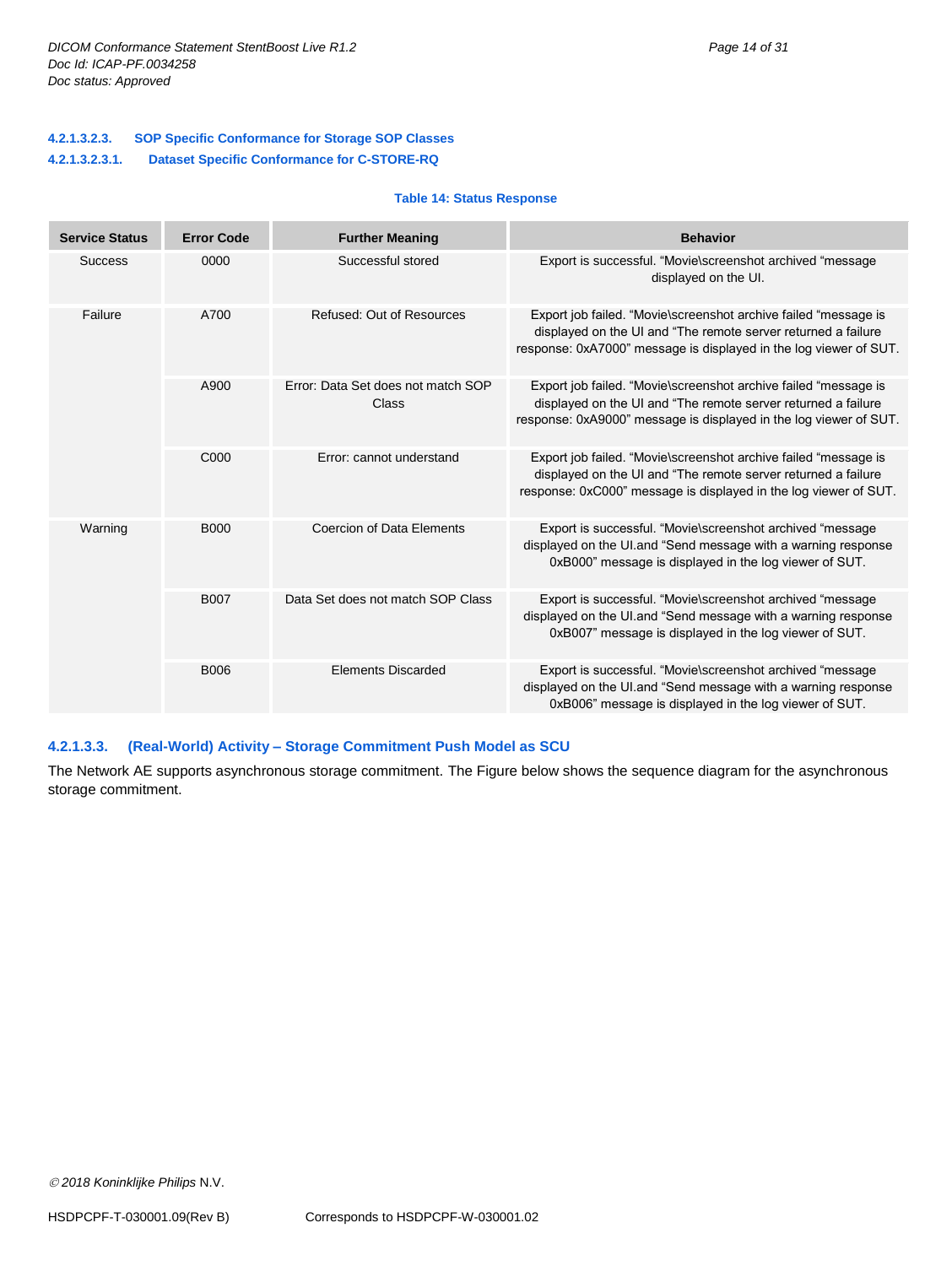

**Figure 5: Data Flow Diagram -Storage Commitment as SCU**

#### **4.2.1.3.3.1. Proposed Presentation Contexts**

The proposed presentation contexts for Storage Commitment Push Model as SCU are defined in Table 15.

#### **Table 15: Proposed Presentation Contexts for (Real-World) Activity – Storage Commitment Push Model as SCU**

| <b>Presentation Context Table</b>                |                      |                                  |                     |             |                    |
|--------------------------------------------------|----------------------|----------------------------------|---------------------|-------------|--------------------|
| <b>Abstract Syntax</b><br><b>Transfer Syntax</b> |                      |                                  |                     |             | <b>Extended</b>    |
| <b>Name</b>                                      | <b>UID</b>           | <b>Name List</b>                 | <b>UID List</b>     | <b>Role</b> | <b>Negotiation</b> |
| Storage Commitment Push                          | 1.2.840.10008.1.20.1 | Explicit VR Big Endian           | 1.2.840.10008.1.2.2 | <b>SCU</b>  | None               |
| Model SOP Class                                  |                      | <b>Explicit VR Little Endian</b> | 1.2.840.10008.1.2.1 |             |                    |
|                                                  |                      | Implicit VR Little Endian        | 1.2.840.10008.1.2   |             |                    |

**4.2.1.3.3.1. SOP Specific Conformance for Storage Commitment Push Model SOP Class**

The StentBoost Live R1.2 conforms to the standard Storage Commitment model

#### **4.2.1.3.3.1.1.Dataset Specific Conformance for Storage Commitment Push Model SOP Class N-EVENT-REPORT-SCP**

#### **Table 16: Status Response for N-EVENT-REPORT.**

| Service Status | <b>Error Code</b> | <b>Further Meaning</b> | <b>Behavior</b>                   |
|----------------|-------------------|------------------------|-----------------------------------|
| Success        | 0000              | Operation complete     | Storage commitment is successful. |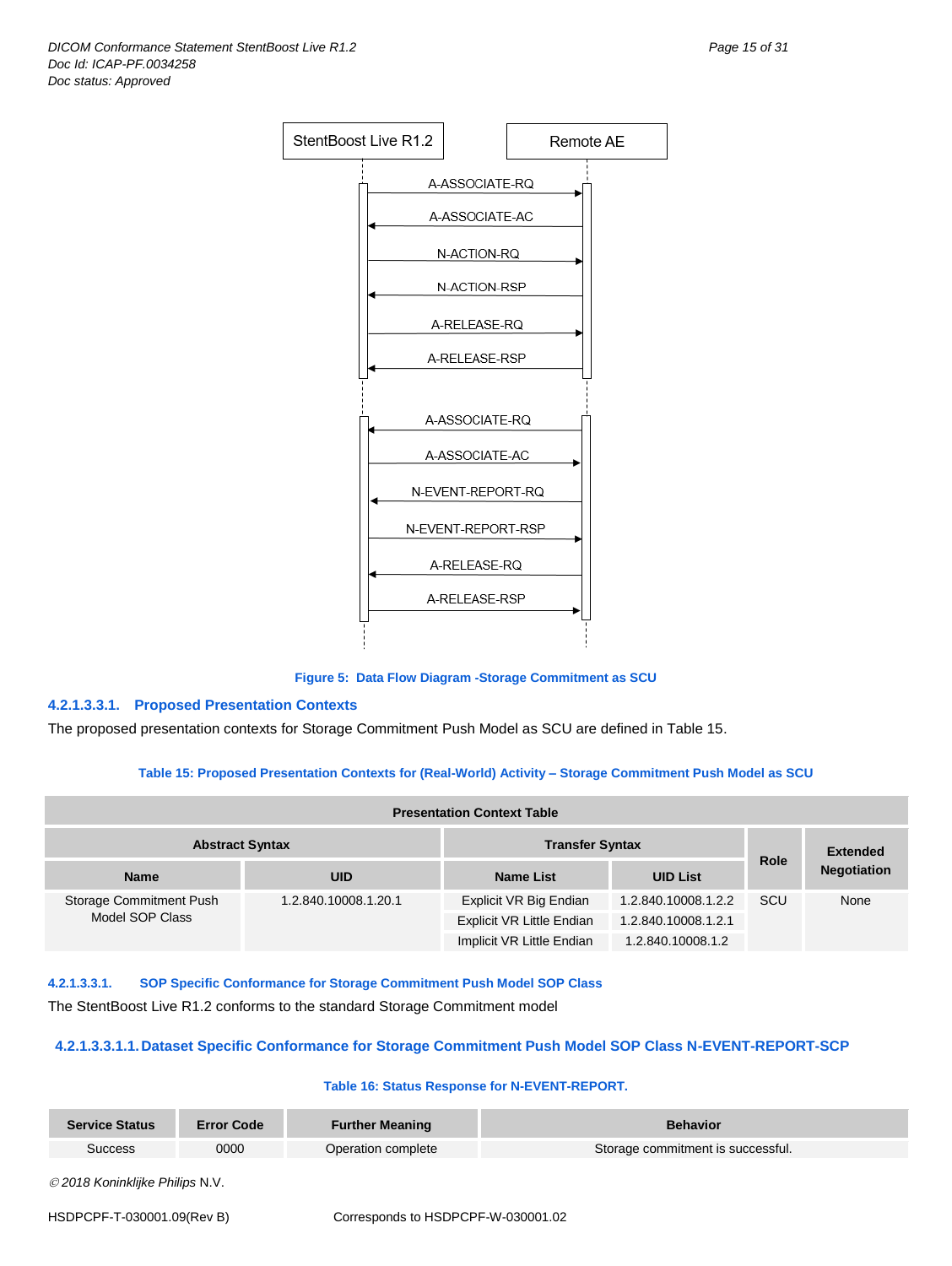| <b>Service Status</b> | <b>Error Code</b> | <b>Further Meaning</b>                | <b>Behavior</b>                                                                                                                                                                             |
|-----------------------|-------------------|---------------------------------------|---------------------------------------------------------------------------------------------------------------------------------------------------------------------------------------------|
| Failure               | 0110              | Processing failure                    | Storage commitment failed message is displayed on UI.<br>"Received a storage failure status for 'study instance UID of image of the<br>image sent' "message is displayed in the log viewer. |
|                       | 0112              | No such object instance               | Storage commitment failed message is displayed on UI.<br>"Received a storage failure status for 'study instance UID of image of the<br>image sent' "message is displayed in the log viewer. |
|                       | 0119              | Class / Instance conflict             | Storage commitment failed message is displayed on UI.<br>"Received a storage failure status for 'study instance UID of image of the<br>image sent' "message is displayed in the log viewer. |
|                       | 0122              | Referenced SOP class not<br>supported | Storage commitment failed message is displayed on UI.<br>"Received a storage failure status for 'study instance UID of image of the<br>image sent' "message is displayed in the log viewer. |
|                       | 0131              | Duplicate transaction                 | Storage commitment failed message is displayed on UI.<br>"Received a storage failure status for 'study instance UID of image of the<br>image sent' "message is displayed in the log viewer. |
|                       | 0213              | Resource limitation                   | Storage commitment failed message is displayed on UI.<br>"Received a storage failure status for 'study instance UID of image of<br>the image sent' "message is displayed in the log viewer. |

The communication status behavior of the N-EVENT-REPORT is listed in Table 17.

#### **Table 17: DICOM Command Communication Failure Behavior for N-EVENT-REPORT.**

| <b>Exception</b>         | <b>Behavior</b>                                                             |
|--------------------------|-----------------------------------------------------------------------------|
| Network Reply Time-out   | The association is released. Continues with waiting for storage commitment. |
| Association Time-out SCU | The association is released. Continues with waiting for storage commitment. |
| Association aborted      | Continues with waiting for storage commitment.                              |

#### **4.2.1.3.3.1.2.Dataset Specific Conformance for Storage Commitment Push Model SOP Class N-ACTION-SCU**

This chapter describes the Dataset Specific response behavior for Storage Commitment Attribute N-ACTION-RQ.

#### **Table 18: Storage Commitment Attribute for N-ACTION-RQ**

| <b>Attribute Name</b>        | Tag                              | <b>Comment</b> |
|------------------------------|----------------------------------|----------------|
|                              | <b>Storage Commitment Module</b> |                |
| <b>Transaction UID</b>       | 0008,1195                        |                |
| Referenced SOP Sequence      | 0008,1199                        |                |
| >Referenced SOP Class UID    | 0008,1150                        |                |
| >Referenced SOP Instance UID | 0008,1155                        |                |

The possible status responses for N-ACTION-RQ are shown in the Table 19.

#### **Table 19: Status Response for N-ACTION-RQ**

| <b>Service Status</b> | <b>Error Code</b> | <b>Further Meaning</b>           | <b>Behavior</b> |
|-----------------------|-------------------|----------------------------------|-----------------|
| Success               | 0000              | Conformation. Operation complete |                 |
| Failure               | <b>XXXX</b>       | (any failure)                    |                 |

The possible communication failures are shown below in table 20.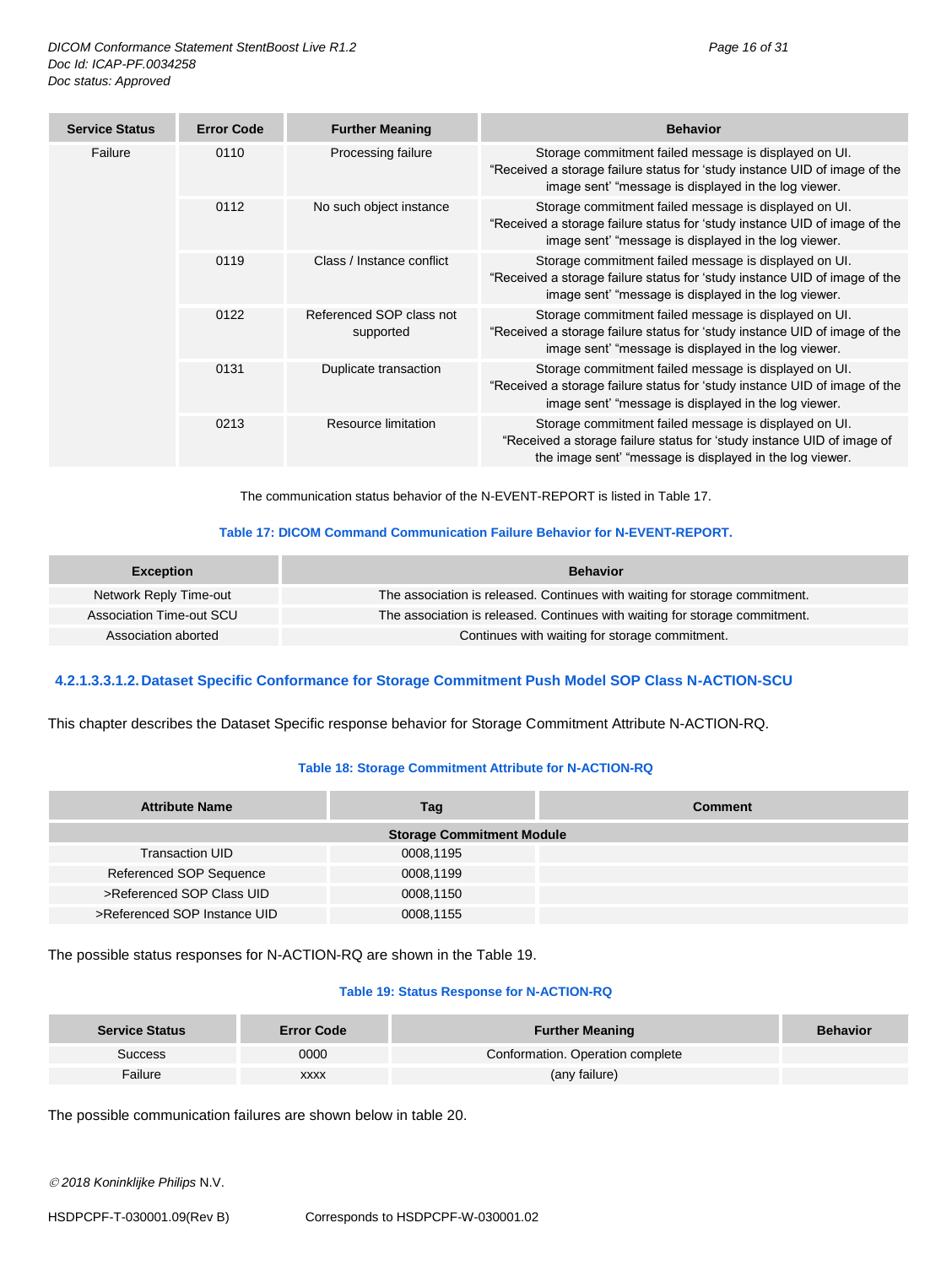#### **Table 20: DICOM Command Communication Failure Behavior N-ACTION.**

| <b>Exception</b>         | <b>Behavior</b>                                                                        |
|--------------------------|----------------------------------------------------------------------------------------|
| Reply Time-out           | The association is released. The Archive Images job expects storage commitment report. |
| Association Time-out SCU | The association is released. The Archive Images job expects storage commitment report. |
| Association Aborted      | The Archive Images job expects storage commitment report.                              |

#### <span id="page-16-0"></span>**4.2.1.4. Association Acceptance Policy**

The Application Entity will respond to a received Association rejection as shown in the next table.

#### **Table 21: Association Rejection response**

| Result                       | <b>Source</b>                                                            | <b>Reason/Diagnosis</b>                    | <b>Behavior</b>                                                  |
|------------------------------|--------------------------------------------------------------------------|--------------------------------------------|------------------------------------------------------------------|
| $1 -$ rejected-<br>permanent | 1 - DICOM UL service-user                                                | $1 - no$ -reason-given                     | "Cannot open association "message displayed<br>on the system UI. |
|                              |                                                                          | 2 - application-context-name-not supported | "Cannot open association "message displayed<br>on the system UI. |
|                              |                                                                          | 3 - calling-AE-title-not-recognized        | "Cannot open association "message displayed<br>on the system UI. |
|                              |                                                                          | 7 - called-AE-title-not-recognized         | "Cannot open association "message displayed<br>on the system UI. |
|                              | 2 - DICOM UL service-<br>(ACSE related<br>provider                       | $1 - no$ -reason-given                     | "Cannot open association "message displayed<br>on the system UI. |
|                              | function)                                                                | 2 - protocol-version-not-supported         | "Cannot open association "message displayed<br>on the system UI. |
|                              | 3 - DICOM UL service-<br>provider(Presentation related<br>function)      | $1$ – temporary-congestion                 | "Cannot open association "message displayed<br>on the system UI. |
|                              |                                                                          | 2 - local-limit-exceeded                   | "Cannot open association "message displayed<br>on the system UI. |
| $2$ – rejected-<br>transient | 1 - DICOM UL service-user                                                | $1 - no$ -reason-given                     | "Cannot open association "message displayed<br>on the system UI. |
|                              |                                                                          | 2 - application-context-name-not-supported | "Cannot open association "message displayed<br>on the system UI. |
|                              |                                                                          | 3 - calling-AE-title-not-recognized        | "Cannot open association "message displayed<br>on the system UI. |
|                              |                                                                          | 7 - called-AE-title-not-recognized         | "Cannot open association "message displayed<br>on the system UI. |
|                              | 2 - DICOM UL service-<br>provider (ACSE related<br>function)             | $1 - no$ -reason-given                     | "Cannot open association "message displayed<br>on the system UI. |
|                              |                                                                          | 2 - protocol-version-not-supported         | "Cannot open association "message displayed<br>on the system UI. |
|                              | 3 - DICOM UL service-<br>provider<br>(Presentation)<br>related function) | 1 - temporary-congestion                   | "Cannot open association "message displayed<br>on the system UI. |
|                              |                                                                          | 2-local-limit-exceeded                     | "Cannot open association "message displayed<br>on the system UI. |

#### **Table 22: Association Abort Handling**

| <b>Source</b>                 | <b>Reason/Diagnosis</b>    | <b>Behavior when received</b>      | Sent when                              |
|-------------------------------|----------------------------|------------------------------------|----------------------------------------|
| 0 - DICOM UL service-user     | 0- reason-not-specified    | "Cannot open association "message" | SCU was unable to send the Response to |
| (initiated abort)             |                            | displayed on the system UI.        | SCP.                                   |
| 2 - DICOM UL service-provider | $0$ – reason-not-specified | "Cannot open association "message" | SCU was unable to send the Response to |
| (initiated abort)             |                            | displayed on the system UI.        | SCP.                                   |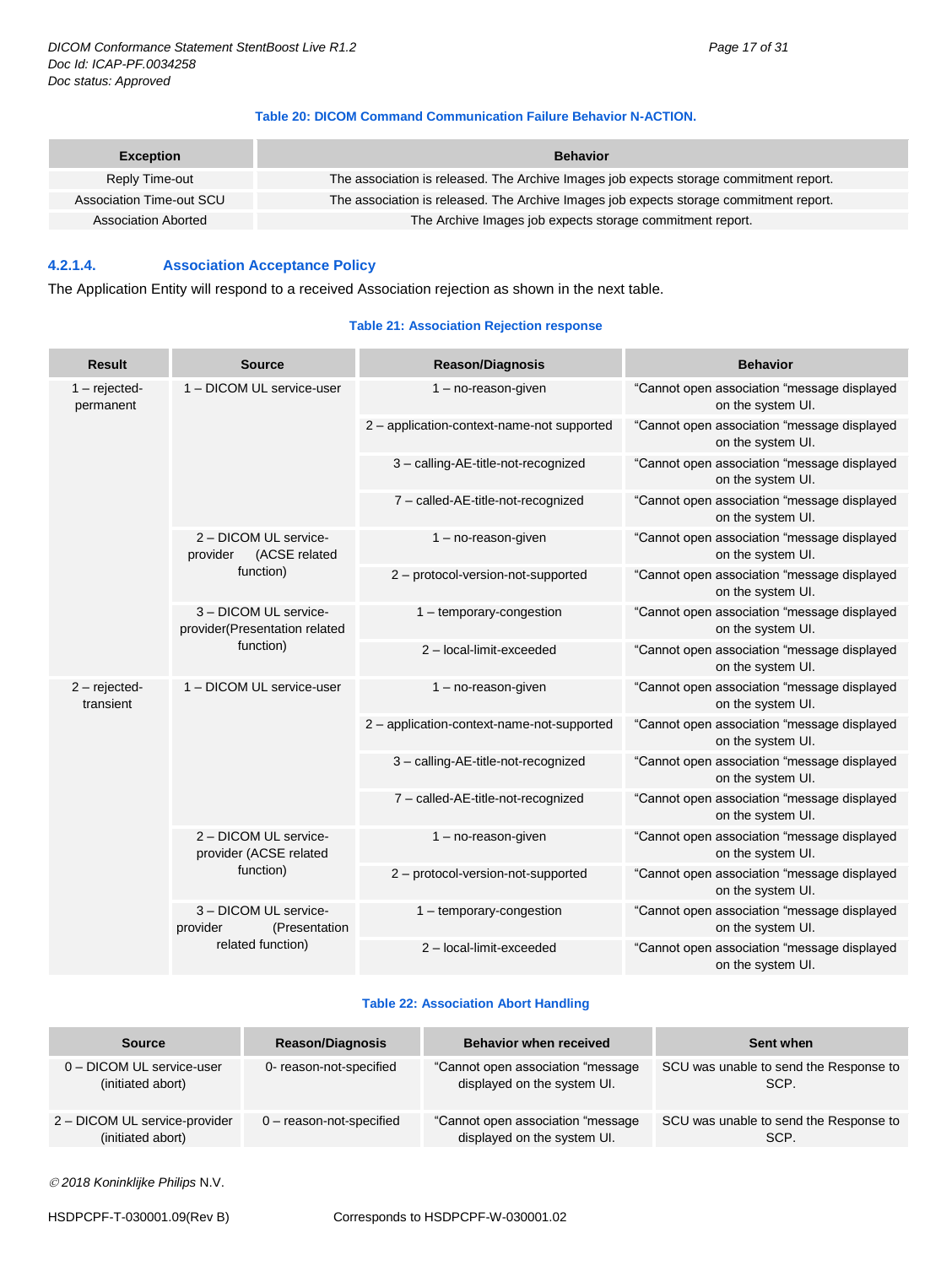| <b>Source</b> | <b>Reason/Diagnosis</b>             | <b>Behavior when received</b>                                     | Sent when                                                                                                                                                                                                                                                                                                                                                                           |
|---------------|-------------------------------------|-------------------------------------------------------------------|-------------------------------------------------------------------------------------------------------------------------------------------------------------------------------------------------------------------------------------------------------------------------------------------------------------------------------------------------------------------------------------|
|               | 1 - unrecognized-PDU                | "Cannot open association "message<br>displayed on the system UI.  | An unrecognized PDU type is received                                                                                                                                                                                                                                                                                                                                                |
|               | 2 - unexpected-PDU                  | "Cannot open association "message"<br>displayed on the system UI. | The received PDU type is not expected                                                                                                                                                                                                                                                                                                                                               |
|               | 4 - unrecognized-PDU-<br>parameter  | "Cannot open association "message<br>displayed on the system UI.  | An unrecognized Associate PDU item is<br>received.                                                                                                                                                                                                                                                                                                                                  |
|               | 5 - unexpected-PDU-<br>parameter    | "Cannot open association "message<br>displayed on the system UI.  | One of the Associate PDU items is<br>received more than once.<br>• One of the Associate PDU items is<br>received unexpectedly.                                                                                                                                                                                                                                                      |
|               | 6 - invalid-PDU-parameter-<br>value | "Cannot open association "message<br>displayed on the system UI.  | One of the Associate PDU items is<br>received more than once.<br>• One of the Associate PDU items is not<br>received.<br>• There is mismatch in the application<br>context names between the SCU and the<br>SCP.<br>• Unknown presentation context id is<br>received.<br>• Unknown abstract syntax is received.<br>• The length or the format of a received<br>PDU item is invalid. |

#### <span id="page-17-0"></span>**4.2.1.4.1. (Real-World) Activity – Verification as SCP**

**4.2.1.4.1.1. Description and Sequencing of Activities**

Note\*: Verification as SCP is supported only as part of asynchronous storage commitment.



**Figure 6: Data Flow Diagram – Verification as SCP**

## <span id="page-17-1"></span>**4.3. Network Interfaces**

### <span id="page-17-2"></span>**4.3.1. Physical Network Interfaces**

The System provides only DICOM V3.0 TCP/IP Network Communication Support as defined in PS 3.8 of the DICOM standard. Supported physical medium include:

*2018 Koninklijke Philips* N.V.

HSDPCPF-T-030001.09(Rev B) Corresponds to HSDPCPF-W-030001.02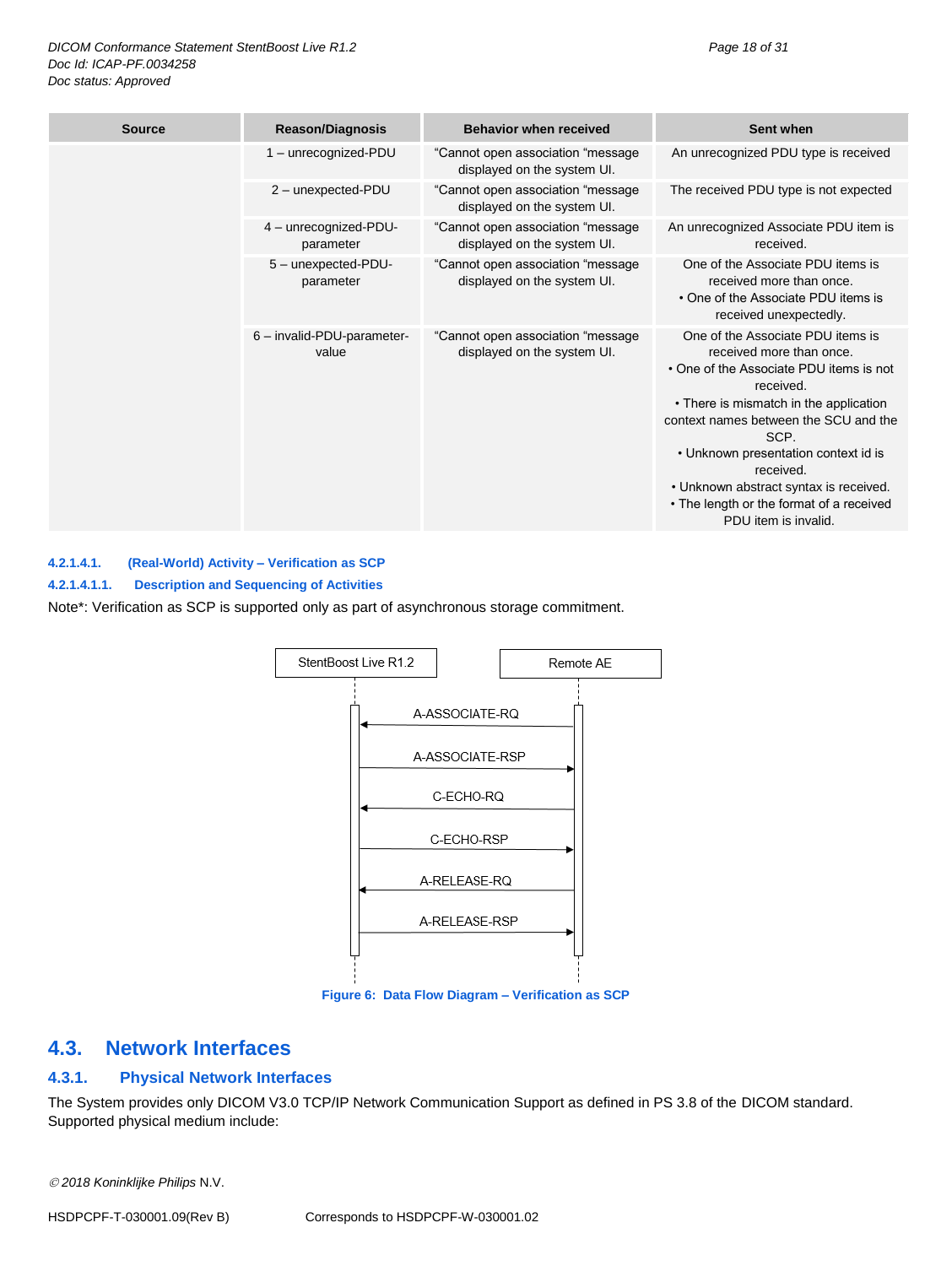- IEEE 802.3-1995, 10BASE-T
- IEEE 802.3-1995, 100BASE-TX (Fast Ethernet)
- IEEE 802.3, 1000BASE-X (Fiber Optic Gigabit Ethernet).

The TCP/IP Stack is as supported by the underlying Operating System. The API is the WinSock 2 interface as supported by the underlying Operating System.

#### <span id="page-18-0"></span>**4.3.2. Additional Protocols**

No additional protocols are used.

## <span id="page-18-1"></span>**4.4. Configuration**

Any implementation's DICOM conformance may be dependent upon configuration, which takes place at the time of installation. Issues concerning configuration are addressed in this section.

#### <span id="page-18-2"></span>**4.4.1. AE Title/Presentation Address Mapping**

An important installation issue is the translation from AE title to presentation address. How this is to be performed is described here.

#### <span id="page-18-3"></span>**4.4.1.1. Local AE Titles**

The Field Service User Interface only allows one AE to be configured.

The following AE specific information must be available to configure a local AE:

- ae title

- port number (note that normally all local Stent Boost Live AE's will have a different port number)

#### <span id="page-18-4"></span>**4.4.1.2. Remote AE Title/Presentation Address Mapping**

One or more remote AE's may be configured.

The following AE specific information must be available to configure a remote AE:

- ae title

- hostname or IP address
- port number

#### <span id="page-18-5"></span>**4.4.2. Parameters**

The specification of important operational parameters, their default value and range (if configurable) are specified here.

#### **Table 23: Configuration Parameters Table**

| <b>Parameter</b>                                                                                                    | Configurable | <b>Default Value</b>     |
|---------------------------------------------------------------------------------------------------------------------|--------------|--------------------------|
| <b>General Parameter</b>                                                                                            |              |                          |
| Time-out waiting for acceptance or rejection Response to an Association Open Request<br>(Application Level timeout) | Yes          | 15 seconds               |
| General Dimse level time-out values (Verification, Storage)                                                         | <b>No</b>    | $\overline{\phantom{a}}$ |
| Time-out for response to TCP/IP connect request. (Low-level timeout)                                                | OS.          | $\blacksquare$           |
| Time-out waiting for acceptance of a TCP/IP message over the network (Low-level timeout)                            | <b>OS</b>    |                          |
| Time-out for waiting for data between TCP/IP packets. (Low-level timeout)                                           | <b>OS</b>    | $\overline{\phantom{a}}$ |
| Any changes to default TCP/IP settings, such as configurable stack parameters.                                      | <b>OS</b>    |                          |
| AE Specific Parameters                                                                                              |              |                          |
| Size constraint in maximum object size                                                                              | <b>No</b>    | $\blacksquare$           |
| Maximum PDU size the AE can send and receive                                                                        | Yes          | 64234                    |
| Association time-out SCP                                                                                            | <b>Yes</b>   | 30 seconds               |
| Association time-out SCU                                                                                            | Yes          | 30 seconds               |
| AE specific DIMSE level time-out values                                                                             | Yes          | 30 seconds               |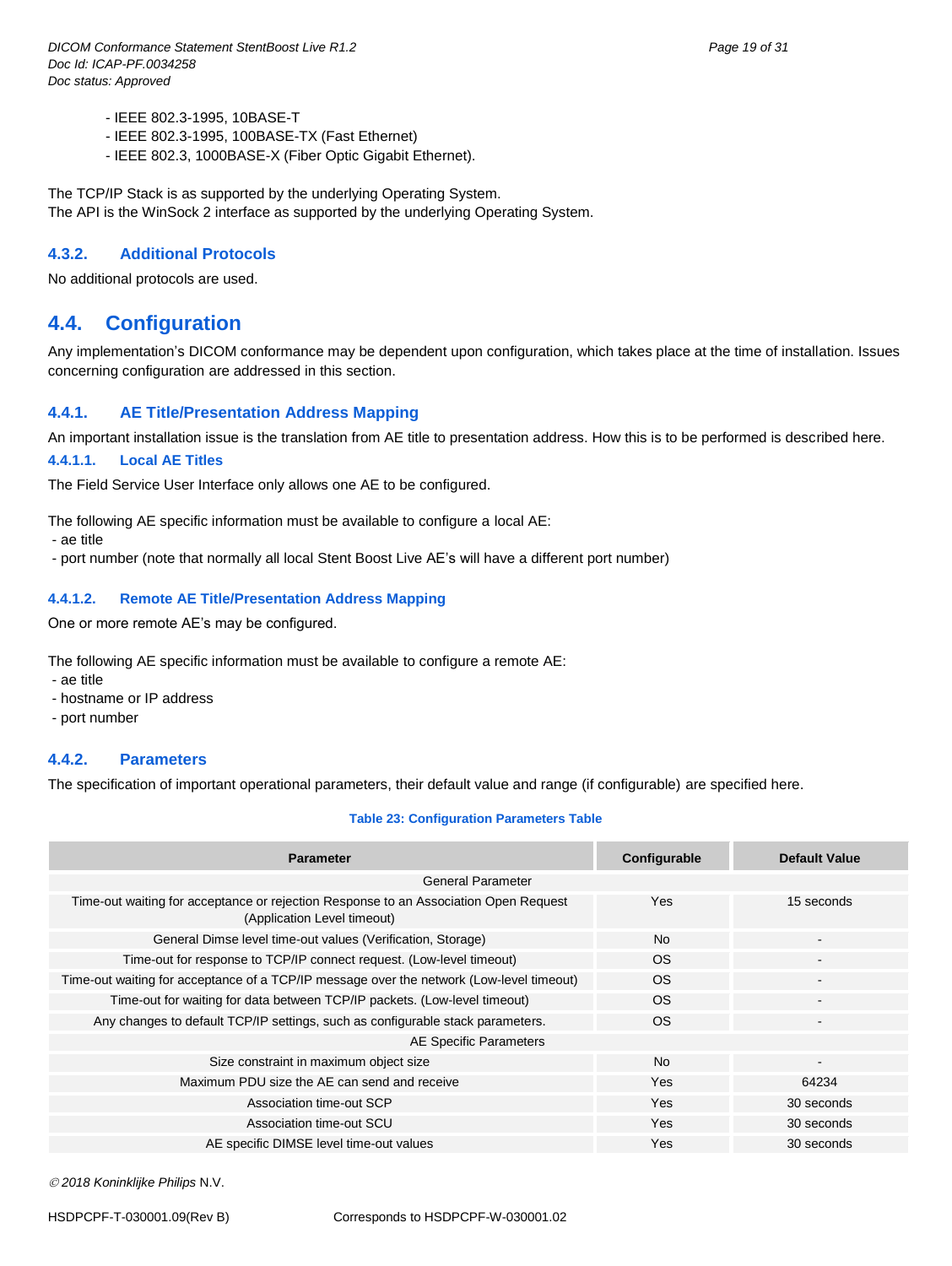*DICOM Conformance Statement StentBoost Live R1.2 Page 20 of 31 Doc Id: ICAP-PF.0034258 Doc status: Approved*

| <b>Parameter</b>                                                | Configurable | <b>Default Value</b> |
|-----------------------------------------------------------------|--------------|----------------------|
| Number of simultaneous associations by service and/or SOP class | No           |                      |
| SOP Class support                                               | No           |                      |
| <b>Transfer Syntax support</b>                                  | No           |                      |
| Port Number                                                     | Yes          | 241                  |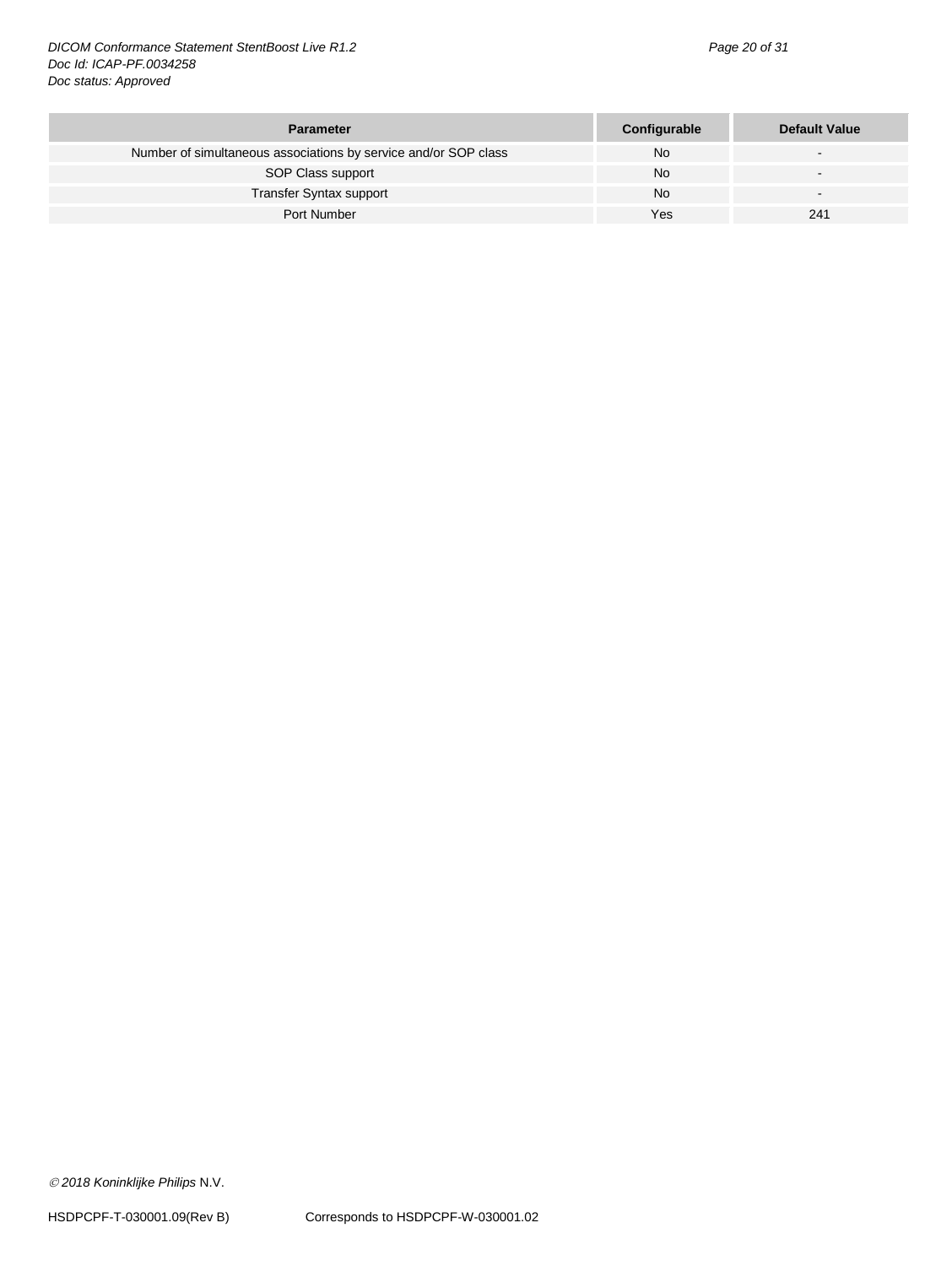*DICOM Conformance Statement StentBoost Live R1.2 Page 21 of 31 Doc Id: ICAP-PF.0034258 Doc status: Approved*

# <span id="page-20-0"></span>**5. Media Interchange**

Not Applicable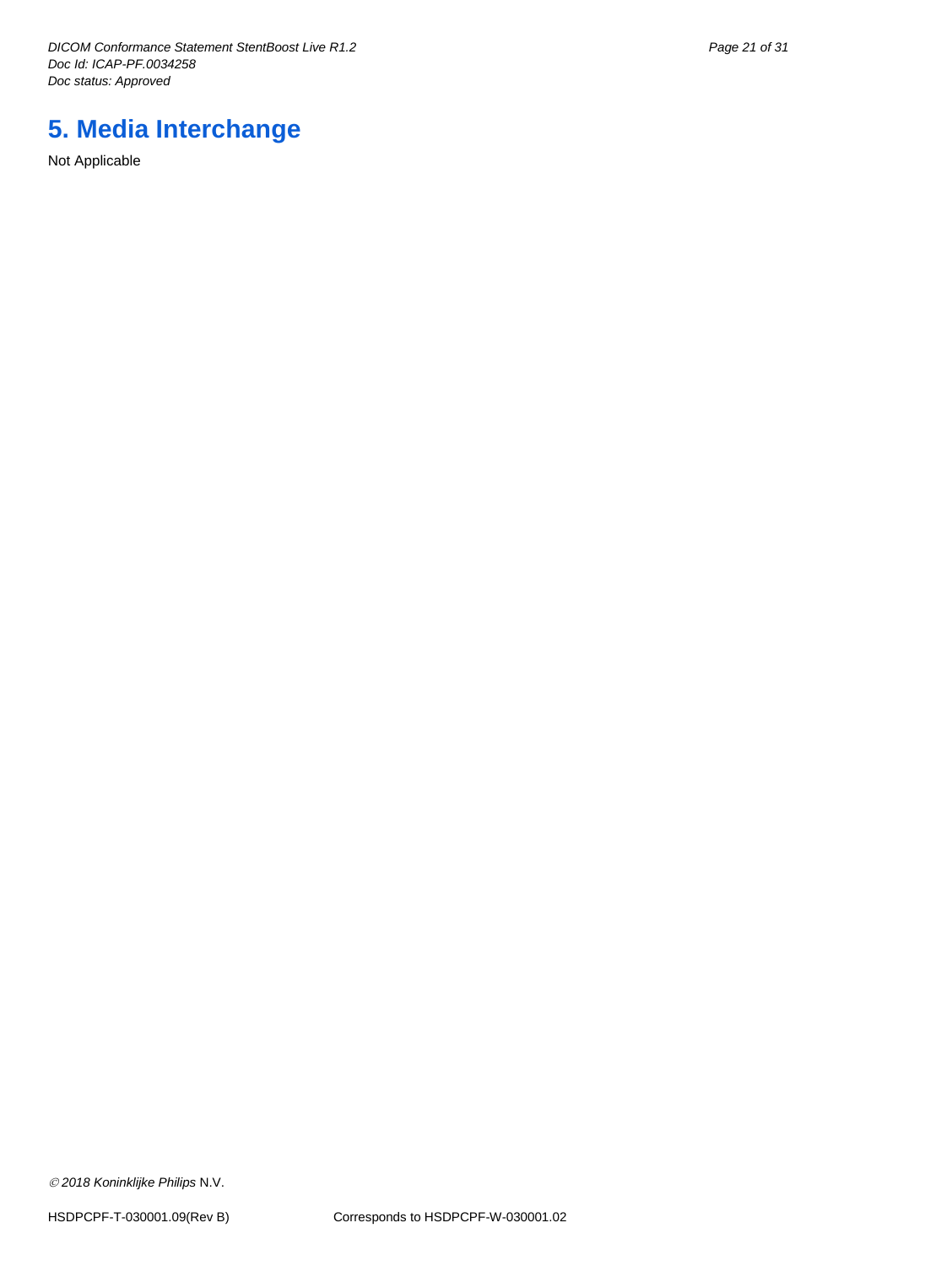# <span id="page-21-0"></span>**6. Support of Character Sets**

Any support for character sets in Network and Media services is described here.

#### **Table 24: Supported DICOM Character Sets**

| <b>Character Set Description</b> | <b>Defined Term</b> | <b>ESC Sequence</b> | <b>ISO Registration</b><br><b>Number</b> | Code<br><b>Element</b> | <b>Character Set</b>          |
|----------------------------------|---------------------|---------------------|------------------------------------------|------------------------|-------------------------------|
| Unicode in UTF-8                 | <b>ISO IR 192</b>   | ESC 02/08 04/02     | ISO-IR <sub>6</sub>                      | G0                     | ISO 646                       |
|                                  |                     | ESC 02/13 04/01     | <b>ISO-IR 100</b>                        | G <sub>1</sub>         | Supplementary set of ISO 8859 |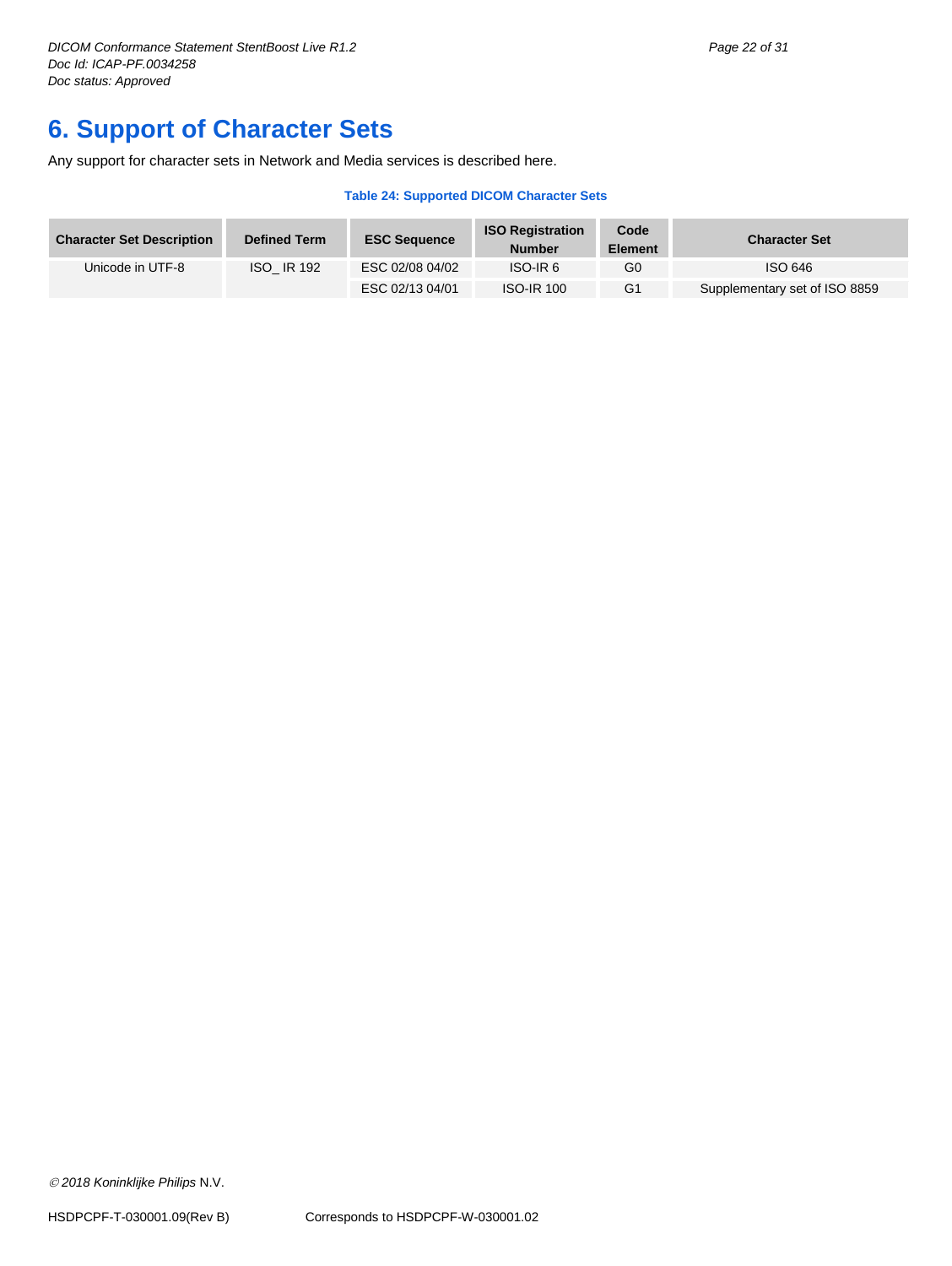# <span id="page-22-0"></span>**7. Security**

## <span id="page-22-1"></span>**7.1. Security Profiles**

#### <span id="page-22-2"></span>**7.1.1. Security use Profiles**

Not applicable

#### <span id="page-22-3"></span>**7.1.2. Security Transport Connection Profiles**

Secure communication is a "mode of operation" supported by the implementation of the DICOM Basic TLS Secure Transport Connection Profile [DICOM]. This functionality will be used by the nodes, which can authenticate each other before they exchange DICOM information. For secure communication the StentBoost Live R1.2 uses the protocols TLS 1.0, TLS 1.1, TLS 1.2 and SSL 3.0 which provide message authentication, integrity, confidentiality, and replay protection. Confidentiality is optional and can be controlled by the encryption settings. Within these protocols the StentBoost Live R1.2 supports the following Cipher Suites\*:

- TLS\_ECDHE\_RSA\_WITH\_AES\_256\_CBC\_SHA384\_P256
- TLS\_ECDHE\_RSA\_WITH\_AES\_256\_CBC\_SHA384\_P384
- TLS\_ECDHE\_RSA\_WITH\_AES\_128\_CBC\_SHA256\_P256
- TLS\_ECDHE\_RSA\_WITH\_AES\_128\_CBC\_SHA256\_P384
- TLS\_ECDHE\_RSA\_WITH\_AES\_256\_CBC\_SHA\_P256
- TLS\_ECDHE\_RSA\_WITH\_AES\_256\_CBC\_SHA\_P384
- TLS\_ECDHE\_RSA\_WITH\_AES\_128\_CBC\_SHA\_P256
- TLS\_ECDHE\_RSA\_WITH\_AES\_128\_CBC\_SHA\_P384
- TLS\_DHE\_RSA\_WITH\_AES\_256\_GCM\_SHA384
- TLS\_DHE\_RSA\_WITH\_AES\_128\_GCM\_SHA256
- TLS\_DHE\_RSA\_WITH\_AES\_256\_CBC\_SHA
- TLS\_DHE\_RSA\_WITH\_AES\_128\_CBC\_SHA
- TLS\_RSA\_WITH\_AES\_256\_GCM\_SHA384
- TLS\_RSA\_WITH\_AES\_128\_GCM\_SHA256
- TLS\_RSA\_WITH\_AES\_256\_CBC\_SHA256
- TLS\_RSA\_WITH\_AES\_128\_CBC\_SHA256
- TLS\_RSA\_WITH\_AES\_256\_CBC\_SHA
- TLS\_RSA\_WITH\_AES\_128\_CBC\_SHA
- TLS\_ECDHE\_ECDSA\_WITH\_AES\_256\_GCM\_SHA384\_P384
- TLS\_ECDHE\_ECDSA\_WITH\_AES\_128\_GCM\_SHA256\_P256
- TLS\_ECDHE\_ECDSA\_WITH\_AES\_128\_GCM\_SHA256\_P384
- TLS\_ECDHE\_ECDSA\_WITH\_AES\_256\_CBC\_SHA384\_P384
- TLS\_ECDHE\_ECDSA\_WITH\_AES\_128\_CBC\_SHA256\_P256
- TLS\_ECDHE\_ECDSA\_WITH\_AES\_128\_CBC\_SHA256\_P384
- TLS\_ECDHE\_ECDSA\_WITH\_AES\_256\_CBC\_SHA\_P256
- TLS\_ECDHE\_ECDSA\_WITH\_AES\_256\_CBC\_SHA\_P384
- 
- TLS\_ECDHE\_ECDSA\_WITH\_AES\_128\_CBC\_SHA\_P256 TLS\_ECDHE\_ECDSA\_WITH\_AES\_128\_CBC\_SHA\_P384
- 
- TLS\_DHE\_DSS\_WITH\_AES\_256\_CBC\_SHA256
- TLS\_DHE\_DSS\_WITH\_AES\_128\_CBC\_SHA256
- TLS\_DHE\_DSS\_WITH\_AES\_256\_CBC\_SHA
- TLS\_DHE\_DSS\_WITH\_AES\_128\_CBC\_SHA
- TLS\_RSA\_WITH\_3DES\_EDE\_CBC\_SHA
- TLS\_DHE\_DSS\_WITH\_3DES\_EDE\_CBC\_SHA
- TLS\_RSA\_WITH\_NULL\_SHA256\*\*
- TLS\_RSA\_WITH\_NULL\_SHA\*\*

\*not every cipher suite is supported by every protocol \*\*NULL cipher, does not provide encryption. For authentication only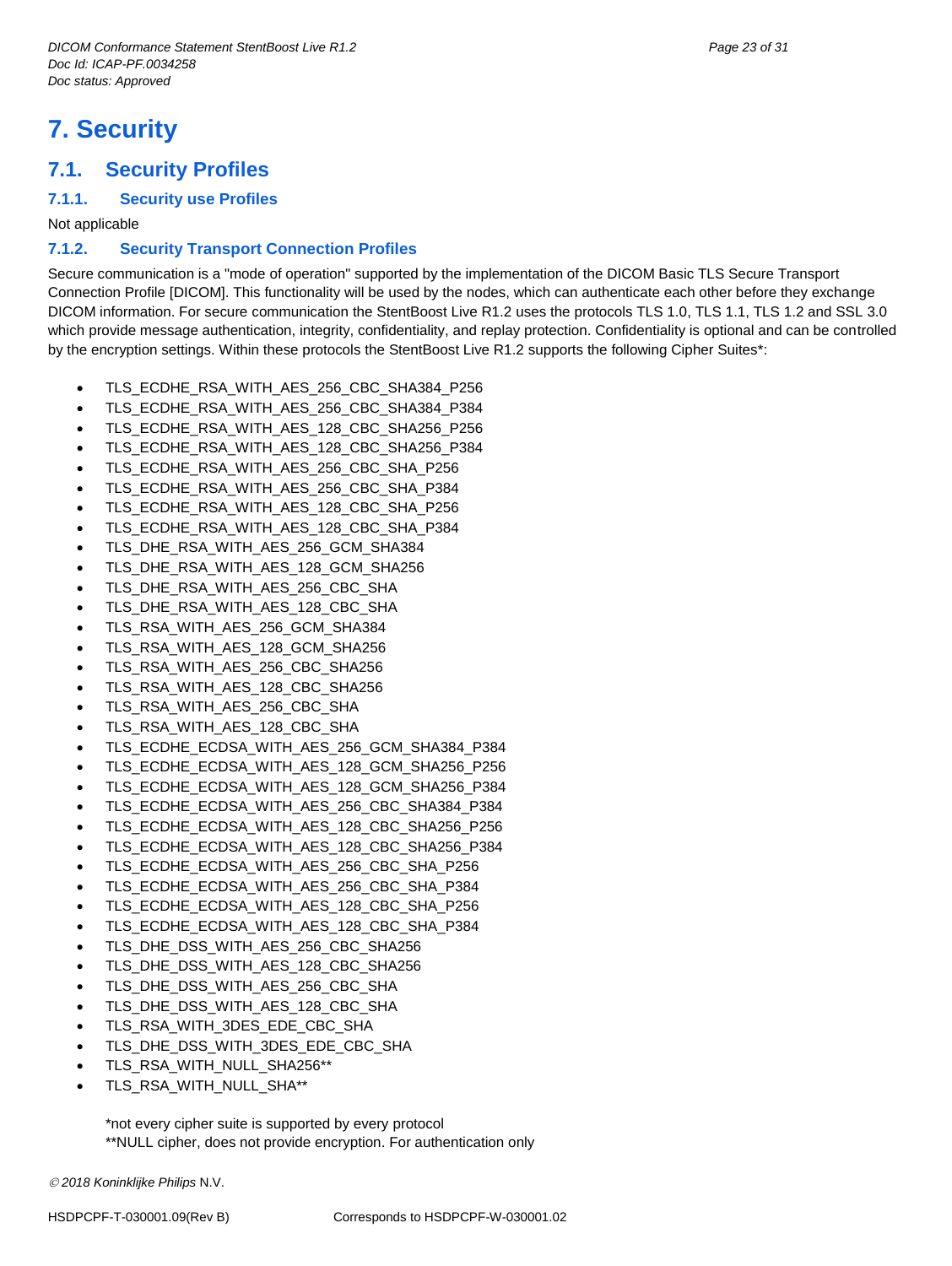The StentBoost Live R1.2 supports X.509 certificates. The following TLS Certification checks will be done (TLS Handshake). The machine (either server or client) that will send its certificate will:

- Choose the certificate according to Common Name (CN) value in the Subject-field.
- This name is case-sensitive. All present certificates should have unique CN names.

#### The server verifies:

That the client certificate is a X.509 certificate which is not tampered with

- That the client certificate is in the list of trusted certificates
- That the client certificate is not expired (present time is between "Valid From" and "Valid To" fields of the X.509 certificate)
- That the client certificate has the correct purpose (at least the Client Authentication purpose)

The client verifies:

- That the server certificate is a X.509 certificate which is not tampered with
- That the server certificate is in the list of trusted certificates
- That the server certificate is not expired (present time is between "Valid From" and "Valid To" fields of the X.509 certificate)
- That the server certificate has the correct purpose (at least Server Authentication purpose)

No verification is done on:

- Revocation of certificates
- Limiting the connection to a limited set of IP-addresses

Node authentication with or without encryption is only possible when both nodes have:

- An access to their own private keys
- An access to a copy of the certificate of the other node containing its public key

The StentBoost Live R1.2 reads certificates from the OS provided certificate stores. The client certificates are read from the currently logged in user store. The server certificates are read from the machine store. It is the responsibility of the Hospital to setup and maintain the certificate stores. This includes the removal of revoked certificates and certificate updates prior to their expiration. Since neither X.500 directories, neither Lightweight Directory Access Protocol (LDAP) nor Certificate Revocation Lists (CRLs) are supported, the whole certificate chain needs to be replaced after a security breach.

The following figure presents the message flow of TLS handshake supported.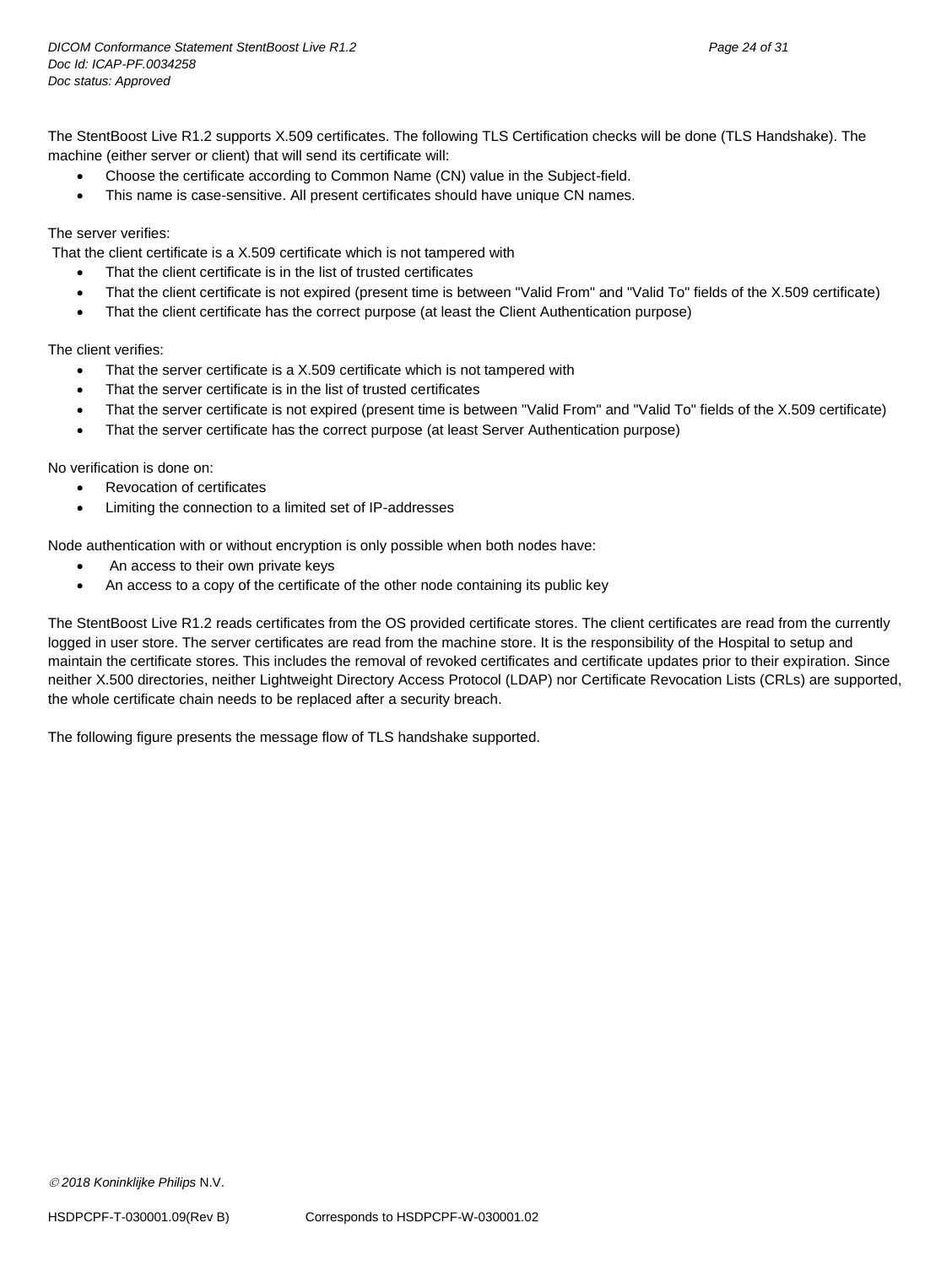

**Figure 7: Message flow of TLS handshake**

#### <span id="page-24-0"></span>**7.1.3. Digital Signature Profiles**

Not applicable

#### <span id="page-24-1"></span>**7.1.4. Media Storage Security Profiles**

Not applicable

#### <span id="page-24-2"></span>**7.1.5. Attribute Confidentiality Profiles**

Not applicable

#### <span id="page-24-3"></span>**7.1.6. Network Address Management Profiles**

Not applicable

#### <span id="page-24-4"></span>**7.1.7. Time Synchronization Profiles**

The StentBoost Live R1.2 conforms to the IHE Consistent Time Profile. It is possible to synchronize time with the NTP Timeserver .The NTP Timeserver is an element of Hospital Infrastructure.

#### <span id="page-24-5"></span>**7.1.8. Application Configuration Management Profiles**

Not applicable

.

#### <span id="page-24-6"></span>**7.1.9. Audit Trail Profiles**

The Audit Trail Component is a component of the StentBoost Live R1.2 and can create messages according to the Audit Trail and Note Authentication, IHE defined standard. Actors are information systems or components of information systems that produce,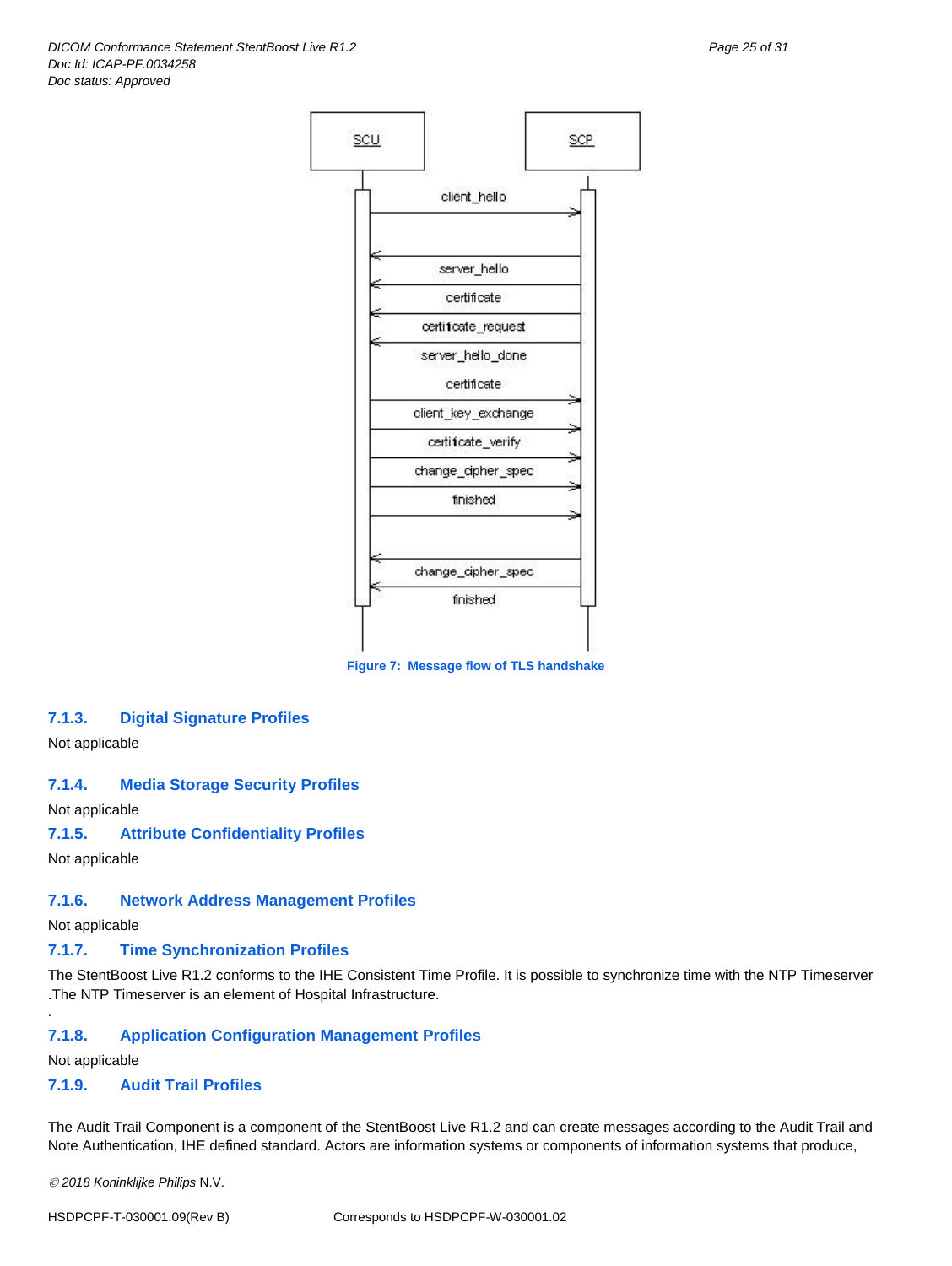manage, or act on categories of information required by operational activities in the enterprise. The Audit Trail Component allows security officers in an institution to audit activities, to detect non-compliant behavior in the enterprise, and to facilitate detection of improper creation, access, modification and deletion of Protected Health Information (PHI), where PHI data is considered as information records (Registration, Order, Study/Procedure, Reports and to a lesser degree Images/Presentation States), and not the flow of information between the systems. This includes information exported to and imported from every secured node in the "secured domain".

The messages will be created and sent to a syslog server according to the syslog protocol. The time that is used will be the local time of the system which is synchronized with the NTP Time Server. The timeserver and syslog server are elements of the Hospital infrastructure. The following messages will be created and sent to a central Audit Record Repository

- Application Activity
- Begin Transferring DICOM Instances
- DICOM Instances Transferred
- Security Alert
- User Authentication
- DICOM Instances Accessed

# <span id="page-25-0"></span>**7.2. Association Level Security**

The StentBoost Live R1.2 accepts associations from unknown AEs but only for Storage commit N-Event-Report. If the StentBoost Live R1.2 is configured to use secure mode, then the incoming associations (for the StentBoost Live R1.2 as SCP) should follow secure mode.

# <span id="page-25-1"></span>**7.3. Application Level Security**

The StentBoost Live R1.2 allows the use of either a conventional (non-secure) DICOM communication or a secure DICOM communication based on the Transport Layer Security (TLS) protocol and Security Sockets Layer (SSL) if configured, the StentBoost Live R1.2 supports security.

Measures for:

- Secure authentication of a node
- Integrity and confidentiality of transmitted data
- Replay protection
- Generation of audit trail records
- Access control and user authentication.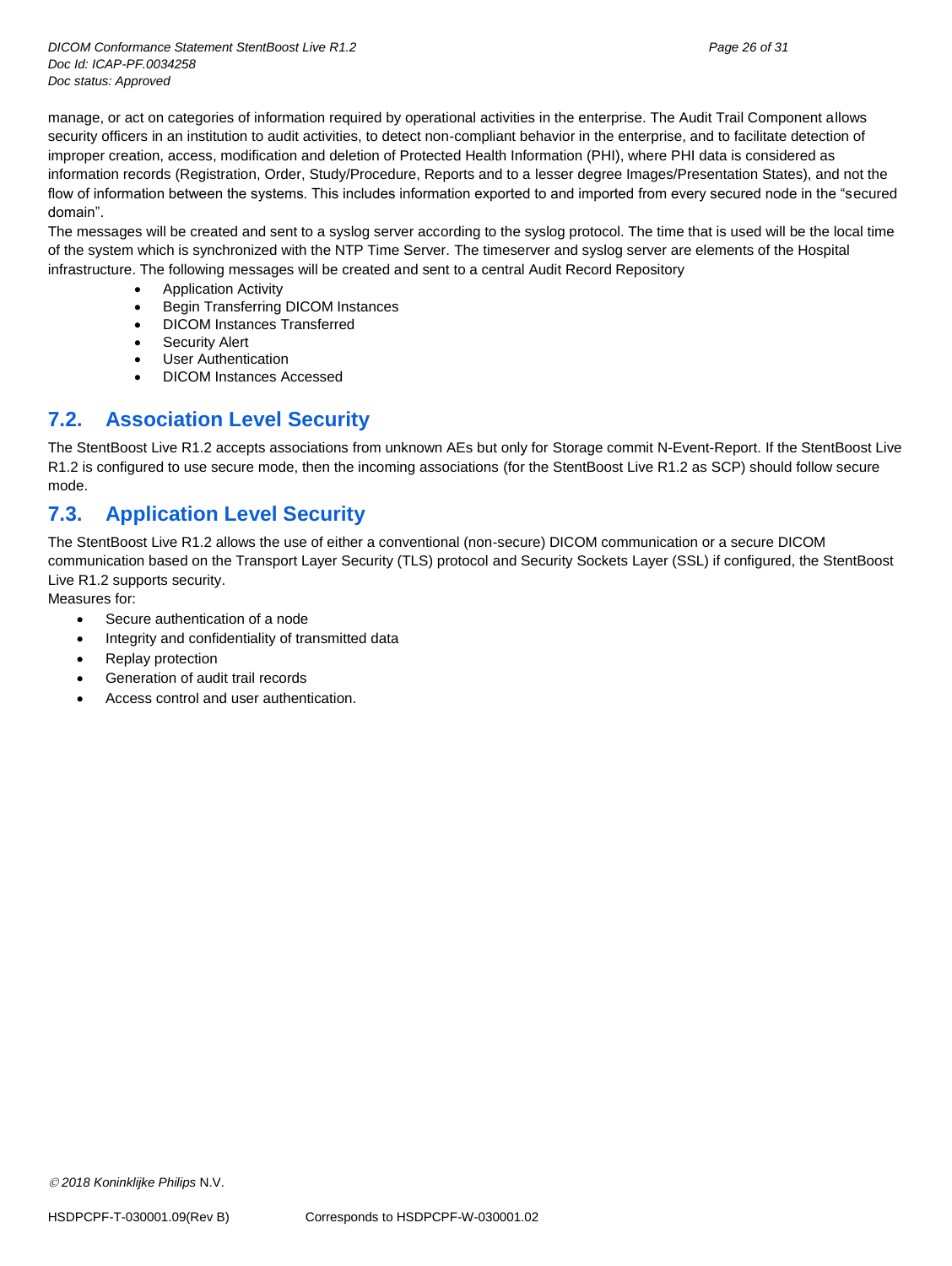# <span id="page-26-0"></span>**8. Annexes of application "StentBoost Live R1.2"**

# <span id="page-26-1"></span>**8.1. IOD Contents**

#### <span id="page-26-2"></span>**8.1.1. Created SOP Instance**

This section specifies each IOD created by this application and specifies the content for each IOD created (including private IODs). For each attribute in the IOD the following information is supplied:

- Attribute name
- Tag
- VR Value representation
- Value specifies possible values
- Presence of value specifies if attribute is always present or only under specific conditions
- Source of value specifies the source of the value
- Comment gives additional information on the attribute

Abbreviations used in the IOD tables for the column "Presence of Module" are:

| ALWAYS      | The module is always present.                 |
|-------------|-----------------------------------------------|
| CONDITIONAL | The module is used under specified condition. |

Abbreviations used in the Module table for the column "Presence of Value" are:

| <b>ALWAYS</b> | The attribute is always present with a value.                                                       |
|---------------|-----------------------------------------------------------------------------------------------------|
| <b>EMPTY</b>  | The attribute is always present without any value. (attribute sent zero length)                     |
| <b>VNAP</b>   | The attribute is always present and its Value is Not Always Present.                                |
|               | (attribute sent zero length if no value is present)                                                 |
| ANAP          | The attribute is present under specified condition $-$ if present then it will always have a value. |

The abbreviations used in the Module table for the column "Source" are:

| <b>AUTO</b>     | The attribute value is generated automatically.                                    |
|-----------------|------------------------------------------------------------------------------------|
| <b>CONFIG</b>   | The attribute value source is a configurable parameter.                            |
| <b>COPY</b>     | The attribute value source is another SOP instance.                                |
| <b>FIXED</b>    | The attribute value is hard-coded in the application.                              |
| <b>IMPLICIT</b> | The attribute value source is a user-implicit setting.                             |
| <b>MPPS</b>     | The attribute value is the same as that use for Modality Performed Procedure Step. |
| <b>MWL</b>      | The attribute value source is a Modality Worklist.                                 |
| <b>USER</b>     | The attribute value source is explicit user input.                                 |

#### <span id="page-26-3"></span>**8.1.1.1. List of created SOP Classes**

#### **Table 25: List of created SOP Classes**

| <b>SOP Class Name</b>                                           | <b>SOP Class UID</b>        |
|-----------------------------------------------------------------|-----------------------------|
| Secondary Capture Image Storage SOP Class                       | 1.2.840.10008.5.1.4.1.1.7   |
| Multiframe True Color Secondary Capture Image Storage SOP Class | 1.2.840.10008.5.1.4.1.1.7.4 |

#### <span id="page-26-4"></span>**8.1.1.2. Secondary Capture Image Storage SOP Class**

#### **Table 26 :IOD of Created Secondary Capture Image Storage SOP Class Instances**

| <b>Information Entity</b> | <b>Module</b>                | <b>Presence Of Module</b> |
|---------------------------|------------------------------|---------------------------|
| Patient                   | <b>Patient Module</b>        | ALWAYS                    |
| Study                     | <b>General Study Module</b>  | ALWAYS                    |
| <b>Series</b>             | <b>General Series Module</b> | ALWAYS                    |
| Equipment                 | <b>SC Equipment Module</b>   | <b>ALWAYS</b>             |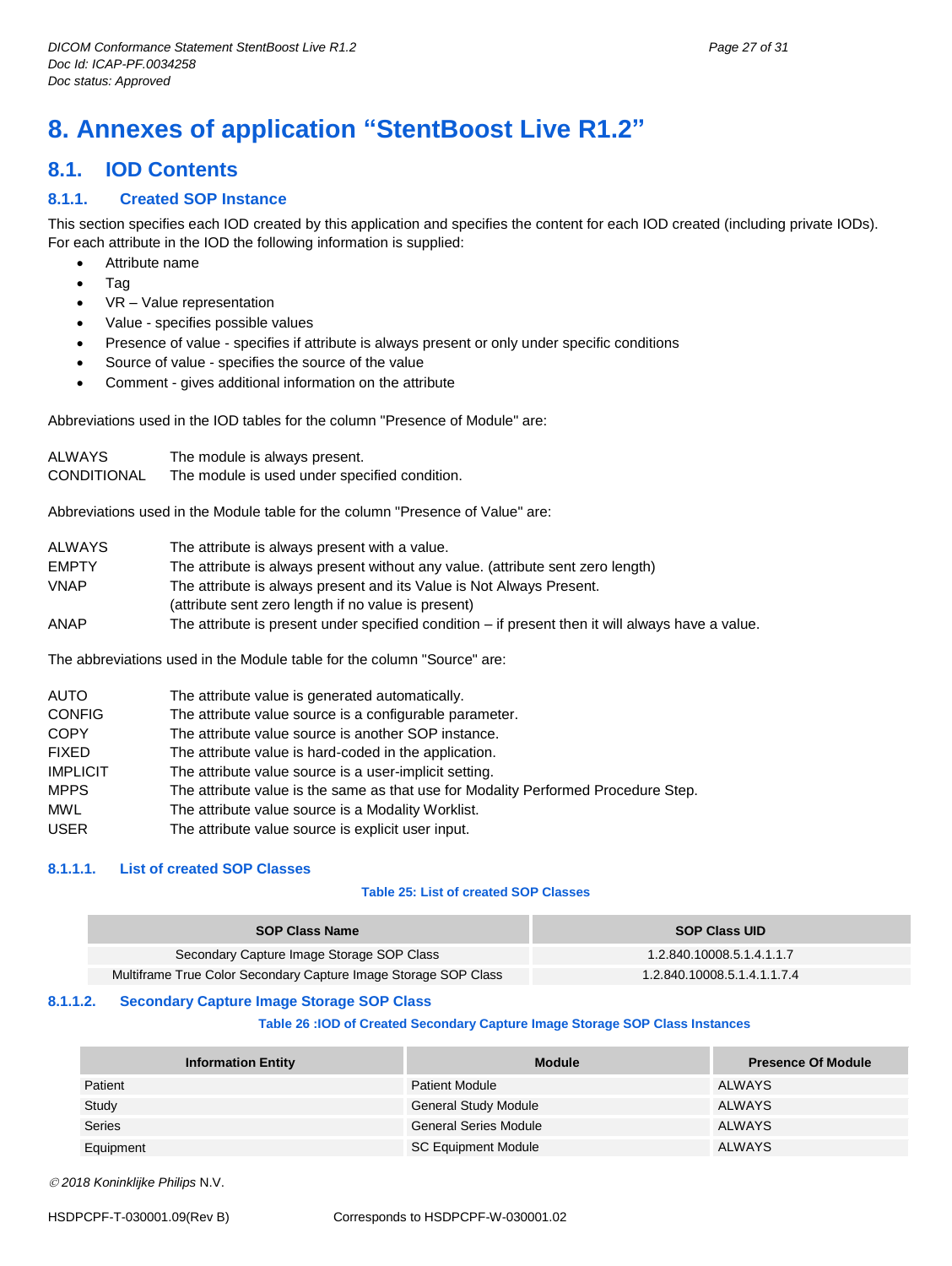|                               | <b>Information Entity</b> |           |                                        | <b>Presence Of Module</b>                  |               |                            |  |  |
|-------------------------------|---------------------------|-----------|----------------------------------------|--------------------------------------------|---------------|----------------------------|--|--|
|                               |                           |           | <b>General Equipment Module</b>        |                                            |               | <b>ALWAYS</b>              |  |  |
| Image                         |                           |           | General Image Module                   |                                            |               | <b>ALWAYS</b>              |  |  |
|                               |                           |           | Image Pixel Module                     |                                            | <b>ALWAYS</b> |                            |  |  |
|                               |                           |           | SOP Common Module                      |                                            |               | <b>ALWAYS</b>              |  |  |
|                               |                           |           |                                        | <b>Table 27: Patient Module</b>            |               |                            |  |  |
| <b>Attribute Name</b>         | Tag                       | <b>VR</b> | Value                                  | <b>Presence of Value</b>                   | <b>Source</b> | <b>Comment</b>             |  |  |
| <b>Patient's Name</b>         | 0010,0010                 | <b>PN</b> |                                        | <b>ALWAYS</b>                              | <b>COPY</b>   | Obtained from X-Ray System |  |  |
| Patient ID                    | 0010,0020                 | LO        |                                        | <b>ALWAYS</b>                              | <b>COPY</b>   | Obtained from X-Ray System |  |  |
| <b>Patient's Birth Date</b>   | 0010,0030                 | DA        |                                        | <b>ALWAYS</b>                              | <b>COPY</b>   | Obtained from X-Ray System |  |  |
| <b>Patient's Sex</b>          | 0010,0040                 | <b>CS</b> |                                        | <b>ALWAYS</b>                              | <b>COPY</b>   | Obtained from X-Ray System |  |  |
|                               |                           |           |                                        | <b>Table 28: General Study Module</b>      |               |                            |  |  |
| <b>Attribute Name</b>         | Tag                       | <b>VR</b> | Value                                  | <b>Presence of Value</b>                   | <b>Source</b> | <b>Comment</b>             |  |  |
| <b>Study Date</b>             | 0008,0020                 | DA        |                                        | <b>ALWAYS</b>                              | <b>COPY</b>   | Obtained from X-Ray System |  |  |
| <b>Study Time</b>             | 0008,0030                 | TM        |                                        | <b>ALWAYS</b>                              | <b>COPY</b>   | Obtained from X-Ray System |  |  |
| <b>Accession Number</b>       | 0008,0050                 | <b>SH</b> |                                        | <b>ALWAYS</b>                              | <b>COPY</b>   | Obtained from X-Ray System |  |  |
| Referring Physician's<br>Name | 0008,0090                 | <b>PN</b> |                                        | <b>ALWAYS</b>                              | <b>COPY</b>   | Obtained from X-Ray System |  |  |
| Study Instance UID            | 0020,000D                 | UI        |                                        | <b>ALWAYS</b>                              | <b>COPY</b>   | Obtained from X-Ray System |  |  |
| Study ID                      | 0020,0010                 | <b>SH</b> |                                        | <b>ALWAYS</b>                              | COPY          | Obtained from X-Ray System |  |  |
|                               |                           |           | <b>Table 29: General Series Module</b> |                                            |               |                            |  |  |
| <b>Attribute Name</b>         | Tag                       | <b>VR</b> | Value                                  | <b>Presence of Value</b>                   | <b>Source</b> | <b>Comment</b>             |  |  |
| Modality                      | 0008,0060                 | CS        | XA                                     | <b>ALWAYS</b>                              | <b>FIXED</b>  |                            |  |  |
| Series Instance UID           | 0020,000E                 | UI        |                                        | <b>ALWAYS</b>                              | AUTO          |                            |  |  |
| <b>Series Number</b>          | 0020,0011                 | IS        |                                        | <b>ALWAYS</b>                              | <b>COPY</b>   | Obtained from X-Ray System |  |  |
|                               |                           |           |                                        | <b>Table 30 : General Equipment Module</b> |               |                            |  |  |
| <b>Attribute Name</b>         | Tag                       | <b>VR</b> | Value                                  | <b>Presence of Value</b>                   | <b>Source</b> | <b>Comment</b>             |  |  |
| Manufacturer                  | 0008,0070                 | LO        | Philips                                | <b>VNAP</b>                                | <b>FIXED</b>  |                            |  |  |
|                               |                           |           | <b>Table 31: SC Equipment Module</b>   |                                            |               |                            |  |  |
| <b>Attribute Name</b>         | Tag                       | <b>VR</b> | Value                                  | <b>Presence of Value</b>                   | <b>Source</b> | <b>Comment</b>             |  |  |
| Modality                      | 0008,0060                 | CS        | XA                                     | <b>ALWAYS</b>                              | <b>FIXED</b>  |                            |  |  |
| Conversion Type               | 0008,0064                 | <b>CS</b> | <b>WSD</b>                             | <b>ALWAYS</b>                              | <b>FIXED</b>  |                            |  |  |
|                               |                           |           | <b>Table 32: General Image Module</b>  |                                            |               |                            |  |  |
| <b>Attribute Name</b>         | Tag                       | <b>VR</b> | Value                                  | Presence of<br>Value                       | <b>Source</b> | <b>Comment</b>             |  |  |
| <b>Instance Number</b>        | 0020,0013                 | IS        |                                        | <b>ALWAYS</b>                              | <b>AUTO</b>   |                            |  |  |
| <b>Patient Orientation</b>    | 0020,0020                 | CS        |                                        | <b>EMPTY</b>                               | <b>FIXED</b>  |                            |  |  |
| <b>Burned in Annotation</b>   | 0028,0301                 | CS        | <b>NO</b>                              | <b>ALWAYS</b>                              | <b>FIXED</b>  |                            |  |  |
| Image Type                    | 0008,0008                 | <b>CS</b> | <b>DERIVED\SE</b><br><b>CONDARY</b>    | <b>ALWAYS</b>                              | <b>AUTO</b>   |                            |  |  |
|                               |                           |           | <b>Table 33: Image Pixel Module</b>    |                                            |               |                            |  |  |
| <b>Attribute Name</b>         | Tag                       | <b>VR</b> | Value                                  | <b>Presence of Value</b>                   | <b>Source</b> | <b>Comment</b>             |  |  |
| Samples per Pixel             | 0028,0002                 | US        | 3                                      | <b>ALWAYS</b>                              | <b>FIXED</b>  |                            |  |  |
| Photometric Interpretation    | 0028,0004                 | <b>CS</b> | <b>RGB</b>                             | <b>ALWAYS</b>                              | <b>AUTO</b>   |                            |  |  |
|                               |                           |           |                                        |                                            |               |                            |  |  |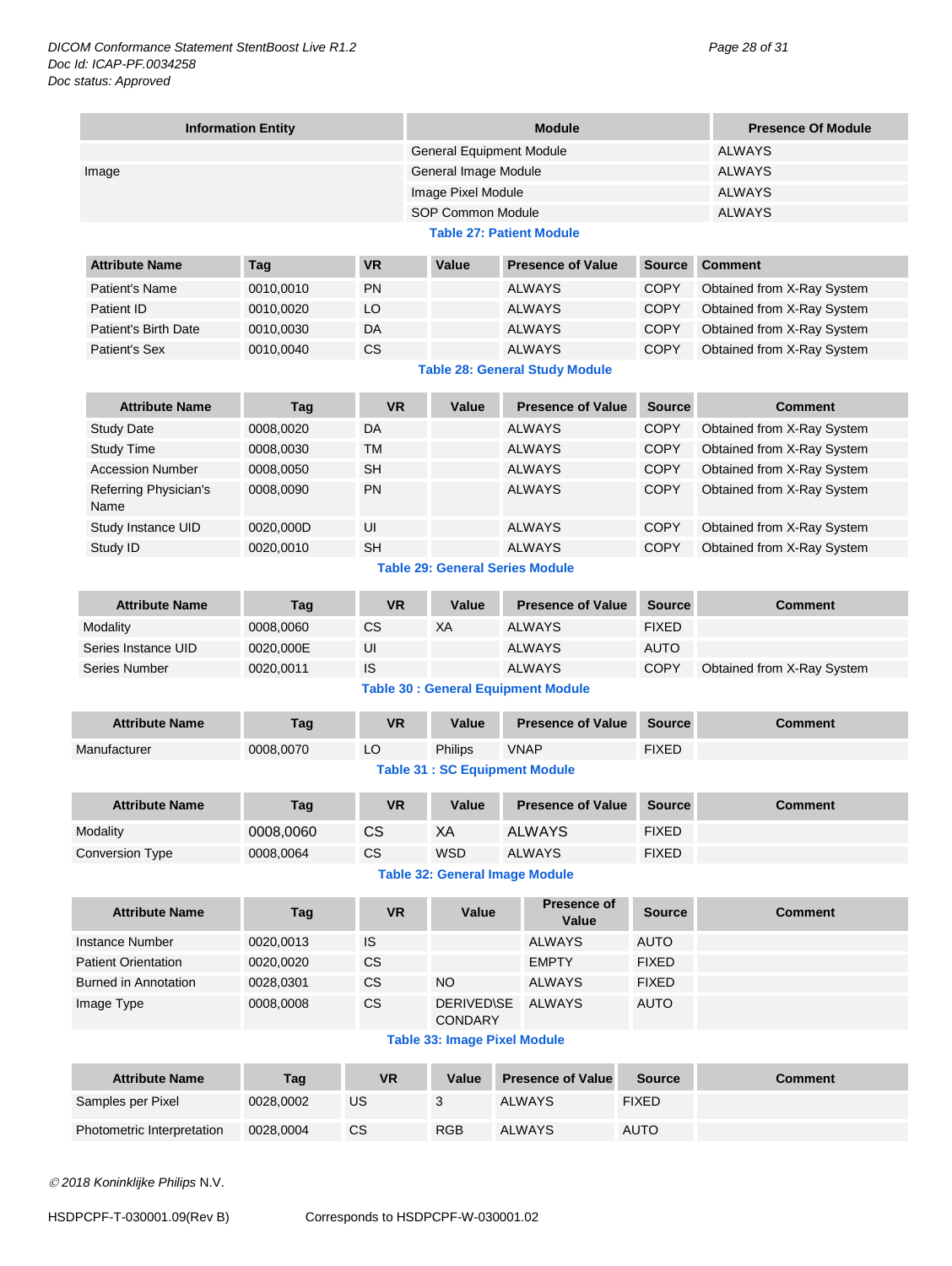*DICOM Conformance Statement StentBoost Live R1.2 Page 29 of 31 Doc Id: ICAP-PF.0034258 Doc status: Approved*

| <b>Planar Configuration</b> | 0028,0006 | <b>US</b> | 0 | <b>ALWAYS</b>               | <b>FIXED</b> |                                                                                                                                |
|-----------------------------|-----------|-----------|---|-----------------------------|--------------|--------------------------------------------------------------------------------------------------------------------------------|
| <b>Rows</b>                 | 0028,0010 | <b>US</b> |   | <b>ALWAYS</b>               | <b>AUTO</b>  | Allura: rows 1000<br>Azurion FlexVision: rows 956<br>Azurion HD monitor: rows 960<br>Azurion 19" monitor: rows 992             |
| Columns                     | 0028,0011 | US.       |   | <b>ALWAYS</b>               | <b>AUTO</b>  | Allura: columns 1000<br>Azurion FlexVision: columns 956<br>Azurion HD monitor: columns 960<br>Azurion 19" monitor: columns 982 |
| <b>Bits Allocated</b>       | 0028,0100 | US.       | 8 | <b>ALWAYS</b>               | <b>FIXED</b> |                                                                                                                                |
| <b>Bits Stored</b>          | 0028.0101 | <b>US</b> | 8 | <b>ALWAYS</b>               | <b>FIXED</b> |                                                                                                                                |
| High Bit                    | 0028,0102 | <b>US</b> | 7 | <b>ALWAYS</b>               | <b>FIXED</b> |                                                                                                                                |
| <b>Pixel Representation</b> | 0028,0103 | US.       | 0 | <b>ALWAYS</b>               | <b>FIXED</b> |                                                                                                                                |
| Pixel Data                  | 7FE0,0010 | OW/OB     |   | <b>ALWAYS</b>               | AUTO         |                                                                                                                                |
|                             |           |           |   | Toble 24: COB Common Module |              |                                                                                                                                |

**Table 34: SOP Common Module**

| <b>Attribute Name</b>    | Tag       | <b>VR</b> | Value                         | Presence of<br>Value | <b>Source</b> | <b>Comment</b> |
|--------------------------|-----------|-----------|-------------------------------|----------------------|---------------|----------------|
| Specific Character Set   | 0008,0005 | CS.       | <b>ISO IR 192</b>             | <b>ALWAYS</b>        | <b>FIXED</b>  |                |
| Instance Creation Date   | 0008,0012 | DA        |                               | <b>ALWAYS</b>        | <b>AUTO</b>   |                |
| Instance Creation Time   | 0008,0013 | <b>TM</b> |                               | <b>ALWAYS</b>        | <b>AUTO</b>   |                |
| SOP Class UID            | 0008,0016 | UI        | 1.2.840.10008.5.<br>1.4.1.1.7 | AI WAYS              | <b>FIXED</b>  |                |
| SOP Instance UID         | 0008,0018 | UI        |                               | <b>ALWAYS</b>        | <b>AUTO</b>   |                |
| Timezone Offset From UTC | 0008.0201 | <b>SH</b> |                               | ANAP                 |               |                |
| Instance Number          | 0020.0013 | <b>IS</b> |                               | <b>ALWAYS</b>        | AUTO          |                |

# <span id="page-28-0"></span>**8.1.1.3. Multiframe True Color Secondary Capture Image Storage SOP Class**

#### **Table 35: IOD of Created Multiframe True Color Secondary Capture Image Storage SOP Class Instances**

| <b>Information Entity</b> | <b>Module</b>                        | <b>Presence Of Module</b>                                                                   |
|---------------------------|--------------------------------------|---------------------------------------------------------------------------------------------|
| Patient                   | <b>Patient Module</b>                | ALWAYS                                                                                      |
| Study                     | <b>General Study Module</b>          | <b>ALWAYS</b>                                                                               |
| <b>Series</b>             | <b>General Series Module</b>         | <b>ALWAYS</b>                                                                               |
| Equipment                 | <b>SC Equipment Module</b>           | <b>ALWAYS</b>                                                                               |
|                           | <b>General Equipment Module</b>      | <b>ALWAYS</b>                                                                               |
| Image                     | General Image Module                 | <b>ALWAYS</b>                                                                               |
|                           | Image Pixel Module                   | <b>ALWAYS</b>                                                                               |
|                           | Cine Module                          | <b>CONDITIONAL</b> (if Frame<br>Increment Pointer (0028,0009) is<br>Frame Time (0018,1063)) |
|                           | Multi-Frame Module                   | <b>ALWAYS</b>                                                                               |
|                           | Multi-Frame Functional Groups Module | <b>USER OPTION</b>                                                                          |
|                           | SC Multi-frame Image Module          | <b>ALWAYS</b>                                                                               |
|                           | SOP Common Module                    | <b>ALWAYS</b>                                                                               |
|                           | <b>Table 36: Patient Module</b>      |                                                                                             |

| <b>Attribute Name</b> | Tag       | <b>VR</b> | Value | <b>Presence of Value</b> | Source      | <b>Comment</b>             |
|-----------------------|-----------|-----------|-------|--------------------------|-------------|----------------------------|
| Patient's Name        | 0010.0010 | <b>PN</b> |       | <b>ALWAYS</b>            | <b>COPY</b> | Obtained from X-Ray system |
| Patient ID            | 0010.0020 | LO        |       | <b>ALWAYS</b>            | <b>COPY</b> | Obtained from X-Ray system |
| Patient's Birth Date  | 0010.0030 | DA        |       | <b>ALWAYS</b>            | <b>COPY</b> | Obtained from X-Ray system |
| Patient's Sex         | 0010.0040 | СS        | F.M.O | <b>ALWAYS</b>            | COPY        | Obtained from X-Ray system |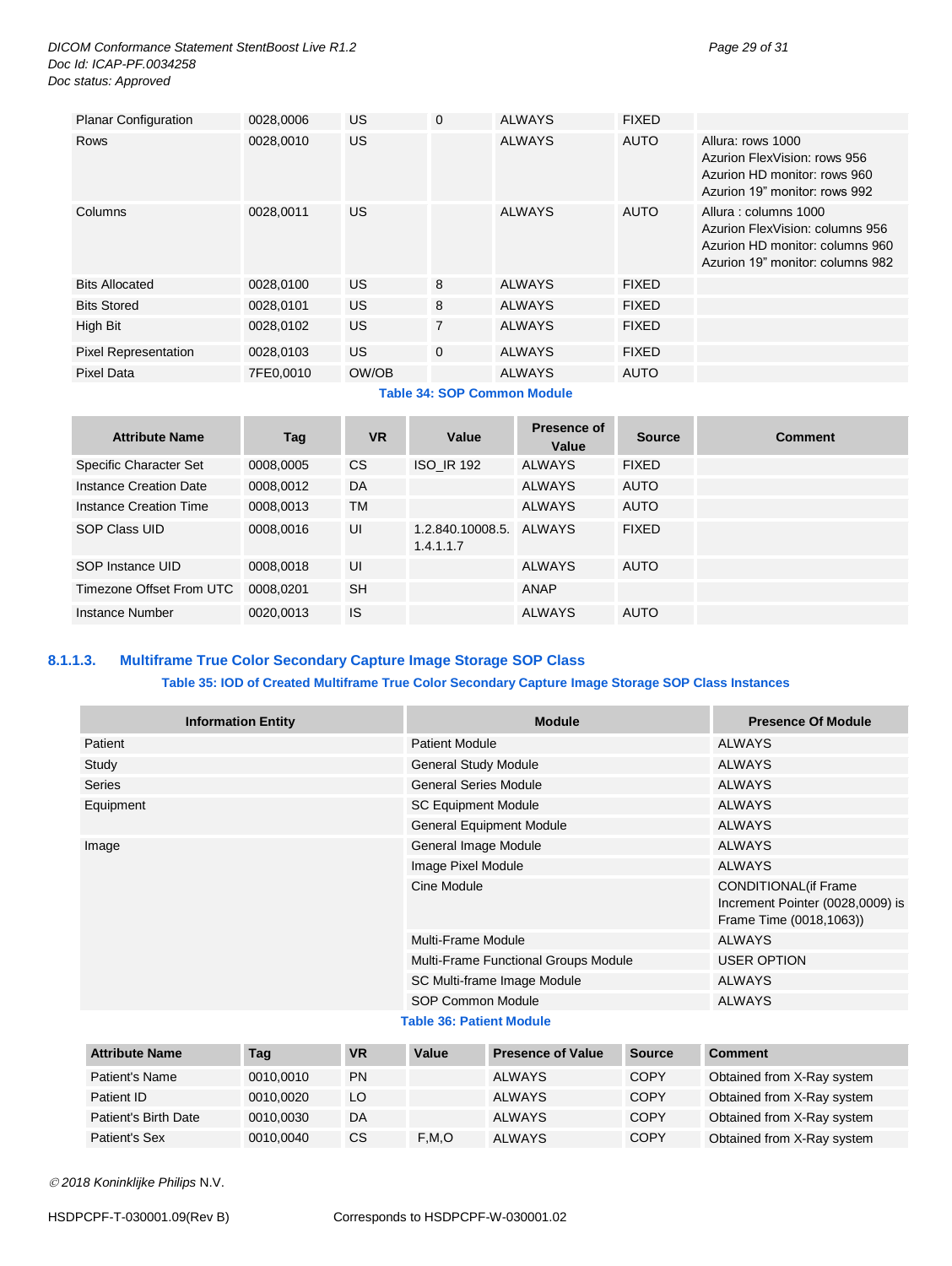#### **Table 37: General Study Module**

| <b>Attribute Name</b>                      | Tag       | <b>VR</b> | Value                                          |                          | <b>Presence of Value</b> | <b>Source</b>  | <b>Comment</b>                                                                                                     |  |  |
|--------------------------------------------|-----------|-----------|------------------------------------------------|--------------------------|--------------------------|----------------|--------------------------------------------------------------------------------------------------------------------|--|--|
| Study Date                                 | 0008,0020 | DA        |                                                | <b>ALWAYS</b>            |                          | <b>COPY</b>    | Obtained from X-Ray system                                                                                         |  |  |
| <b>Study Time</b>                          | 0008,0030 | ТM        |                                                | <b>ALWAYS</b>            |                          | <b>COPY</b>    | Obtained from X-Ray system                                                                                         |  |  |
| <b>Accession Number</b>                    | 0008,0050 | SH        |                                                | <b>ALWAYS</b>            |                          | <b>COPY</b>    | Obtained from X-Ray system                                                                                         |  |  |
| Referring Physician's Name                 | 0008,0090 | PN        |                                                | <b>ALWAYS</b>            |                          | <b>COPY</b>    | Obtained from X-Ray system                                                                                         |  |  |
| Study Instance UID                         | 0020,000D | UI        |                                                | <b>ALWAYS</b>            |                          | <b>COPY</b>    | Obtained from X-Ray system                                                                                         |  |  |
| Study ID                                   | 0020,0010 | <b>SH</b> |                                                | <b>ALWAYS</b>            |                          | <b>COPY</b>    | Obtained from X-Ray system                                                                                         |  |  |
| <b>Table 38: General Series Module</b>     |           |           |                                                |                          |                          |                |                                                                                                                    |  |  |
| <b>Attribute Name</b>                      | Tag       | <b>VR</b> | Value                                          |                          | <b>Presence of Value</b> | <b>Source</b>  | <b>Comment</b>                                                                                                     |  |  |
| Modality                                   | 0008,0060 | <b>CS</b> | XA                                             | <b>ALWAYS</b>            |                          | <b>FIXED</b>   |                                                                                                                    |  |  |
| Series Instance UID                        | 0020,000E | UI        |                                                | <b>ALWAYS</b>            |                          | <b>AUTO</b>    |                                                                                                                    |  |  |
| Series Number                              | 0020,0011 | <b>IS</b> |                                                | <b>ALWAYS</b>            |                          | <b>COPY</b>    | Obtained from X-Ray system                                                                                         |  |  |
|                                            |           |           | <b>Table 39 : SC Equipment Module</b>          |                          |                          |                |                                                                                                                    |  |  |
| <b>Attribute Name</b>                      | Tag       | <b>VR</b> | Value                                          | <b>Presence of Value</b> |                          | <b>Source</b>  | <b>Comment</b>                                                                                                     |  |  |
| Modality                                   | 0008,0060 | CS        | XA                                             | <b>ANAP</b>              |                          | <b>FIXED</b>   |                                                                                                                    |  |  |
| <b>Conversion Type</b>                     | 0008,0064 | <b>CS</b> | <b>WSD</b>                                     | <b>ALWAYS</b>            |                          | <b>FIXED</b>   |                                                                                                                    |  |  |
| <b>Table 40 : General Equipment Module</b> |           |           |                                                |                          |                          |                |                                                                                                                    |  |  |
| <b>Attribute Name</b>                      | Tag       | <b>VR</b> | Value<br><b>Presence of Value</b>              |                          | <b>Source</b>            | <b>Comment</b> |                                                                                                                    |  |  |
| Manufacturer                               | 0008,0070 | LO        | Philips                                        | <b>VNAP</b>              |                          | <b>FIXED</b>   |                                                                                                                    |  |  |
| <b>Table 41: General Image Module</b>      |           |           |                                                |                          |                          |                |                                                                                                                    |  |  |
| <b>Attribute Name</b>                      | Tag       | <b>VR</b> | Value                                          |                          | <b>Presence of Value</b> | <b>Source</b>  | <b>Comment</b>                                                                                                     |  |  |
| <b>Content Date</b>                        | 0008,0023 | DA        |                                                | <b>ALWAYS</b>            |                          | <b>AUTO</b>    |                                                                                                                    |  |  |
| <b>Content Time</b>                        | 0008,0033 | TM        |                                                | <b>ALWAYS</b>            |                          | <b>AUTO</b>    |                                                                                                                    |  |  |
| Instance Number                            | 0020,0013 | IS        |                                                | <b>ALWAYS</b>            |                          | <b>AUTO</b>    |                                                                                                                    |  |  |
| <b>Patient Orientation</b>                 | 0020,0020 | <b>CS</b> |                                                | <b>ALWAYS</b>            |                          | <b>FIXED</b>   |                                                                                                                    |  |  |
| <b>Burned in Annotation</b>                | 0028,0301 | CS        | <b>NO</b>                                      | <b>ALWAYS</b>            |                          | <b>FIXED</b>   |                                                                                                                    |  |  |
| Image Type                                 | 0008,0008 | CS        | <b>DERIVED\</b><br><b>SECONDA</b><br><b>RY</b> | <b>ALWAYS</b>            |                          | <b>AUTO</b>    |                                                                                                                    |  |  |
|                                            |           |           | <b>Table 42: Image Pixel Module</b>            |                          |                          |                |                                                                                                                    |  |  |
| <b>Attribute Name</b>                      | Tag       | <b>VR</b> | Value                                          |                          | Presence of<br>Value     | Source         | <b>Comment</b>                                                                                                     |  |  |
| Samples per Pixel                          | 0028,0002 | US        | 3                                              |                          | <b>ALWAYS</b>            | <b>FIXED</b>   |                                                                                                                    |  |  |
| Photometric Interpretation                 | 0028,0004 | CS        | <b>RGB</b>                                     |                          | <b>ALWAYS</b>            | <b>AUTO</b>    |                                                                                                                    |  |  |
| <b>Planar Configuration</b>                | 0028,0006 | US        | $\mathbf 0$                                    |                          | <b>ANAP</b>              | <b>FIXED</b>   |                                                                                                                    |  |  |
| Rows                                       | 0028,0010 | US        |                                                |                          | <b>ALWAYS</b>            | <b>AUTO</b>    | Allura: rows 1000<br>Azurion FlexVision: rows 956<br>Azurion HD monitor: rows 960<br>Azurion 19" monitor: rows 992 |  |  |